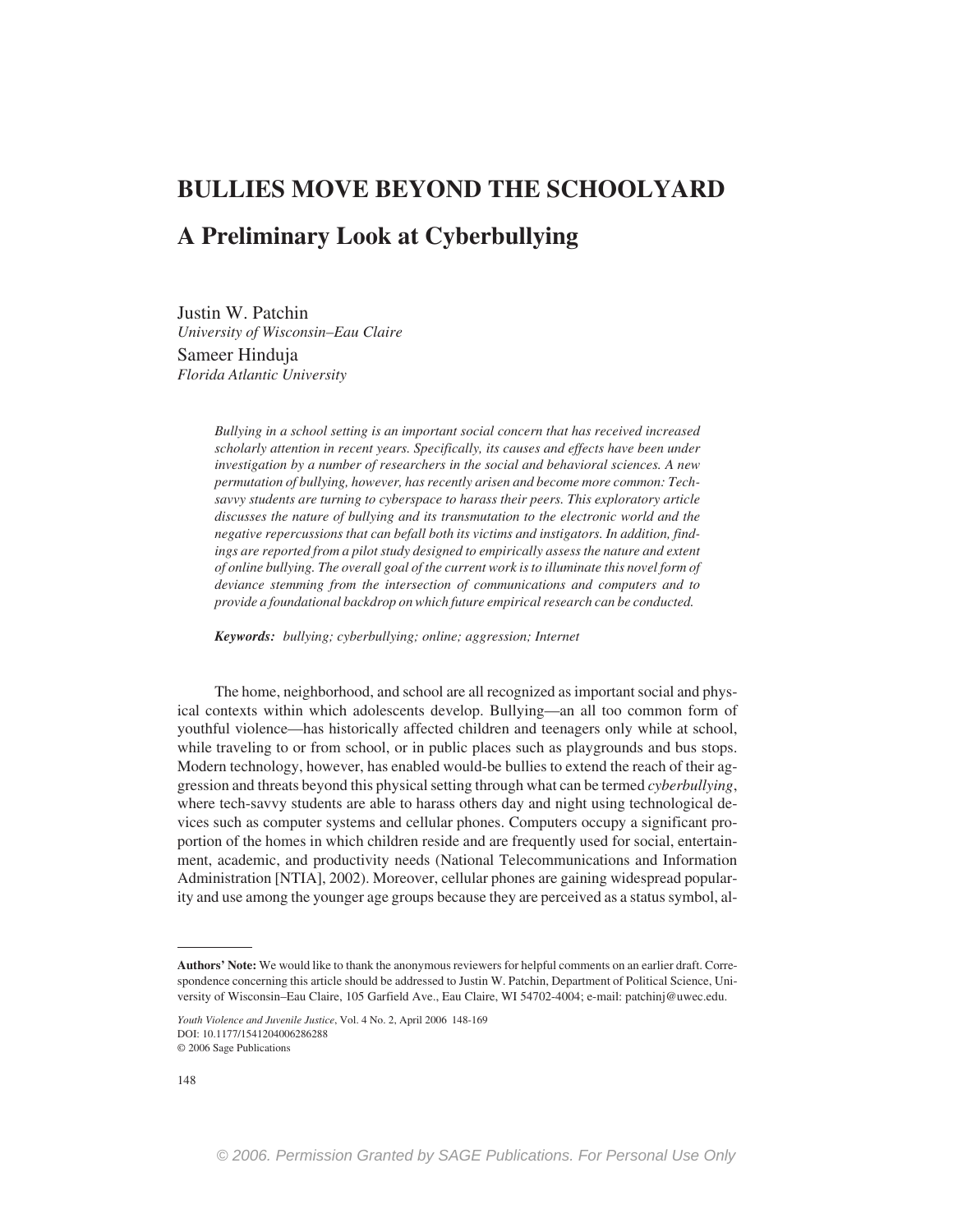low for conversations with friends in different physical spaces, and provide a virtual tether of sorts for parents, allowing for supervision from afar.

Though they are intended to positively contribute to society, negative aspects invariably surface as byproducts of the development of new technologies such as these. The negative effects inherent in cyberbullying, though, are not slight or trivial and have the potential to inflict serious psychological, emotional, or social harm. When experienced among members of this highly impressionable and often volatile adolescent population, this harm can result in violence, injury, and even death (e.g., Meadows et al., 2005; Vossekuil, Fein, Reddy, Borum, & Modzeleski, 2002) and later criminality for both the initiator and recipient of bullying (e.g., Olweus, Limber, & Mihalic, 1999; Patchin, 2002). One particularly horrendous anecdotal account deserves mention. In May of 2001, viciously offensive messages denigrating and humiliating a high school sophomore girl who suffered from obesity and multiple sclerosis were posted anonymously to an online message board associated with a local high school in Dallas, Texas (Benfer, 2001). In time, the bullying crossed over to the physical world as the victim's car was vandalized, profanities were written on the sidewalk in front of her home, and a bottle filled with acid was thrown at her front door which incidentally burned her mother. This example vividly depicts how bullying online can lead to physical harm offline.<sup>1</sup>

Little research to date has been conducted on cyberbulling. However, research on the correlates of traditional bullying can assist in comprehending the reality and growth of this new phenomenon. To begin, the desire to be and remain popular takes on almost life-like proportions among kids and teenagers during certain stages of their life, and their selfesteem is largely defined by the way that others view them. Although it is unclear exactly when self-esteem increases or decreases during a child's life (Twenge & Campbell, 2001), it unquestionably shapes a child's development in profound ways. According to the social acceptance model, self-esteem stems from the perceptions that others have of the individual (Cooley, 1902). When individuals perceive themselves to be rejected or otherwise socially excluded, a number of ill effects can result (Leary, Schreindorfer, & Haupt, 1995). Much research has validated this theory (Leary & Downs, 1995; Leary, Haupt, Strausser, & Chokel, 1998; Leary, Tambor, Terdal, & Downs, 1995) and has pointed to the following potentially negative outcomes: depression (Quellet & Joshi, 1986; Smart & Walsh, 1993), substance abuse (Hull, 1981), and aggression (Coie & Dodge, 1988; French & Waas, 1987; Hymel, Rubin, Rowden, & LeMare, 1990; Paulson, Coombs, & Landsverk, 1990; Stewart, 1985). In addition, low self-esteem tends to be found among chronic victims of traditional bullying (Hoover & Hazler, 1991; Neary & Joseph, 1994; Rigby & Slee, 1993).<sup>2</sup> It is expected that cyberbullying can similarly cripple the self-esteem of a child or adolescent, and without a support system or prosocial outlets through which to resolve and mitigate the strain, the same dysphoric and maladaptive outcomes may result. Despite these solemn possibilities, there has been very little empirical attention to date devoted toward better understanding the electronic variant of this deviance (exceptions include Berson, Berson, & Ferron, 2002; Finn, 2004; Ybarra & Mitchell, 2004).

This research seeks to fill this gap by exploring cyberbullying and examining its potential to become as problematic as traditional bullying—particularly with society's increasing reliance on technology. Its goal is to illuminate this novel form of deviance stemming from the intersection of communications and computers and to provide a foundational backdrop on which future empirical research can be conducted. First, what is known about traditional bullying will be summarized to provide a comparative point of reference. Second, data collected from various media sources will be presented to describe the technology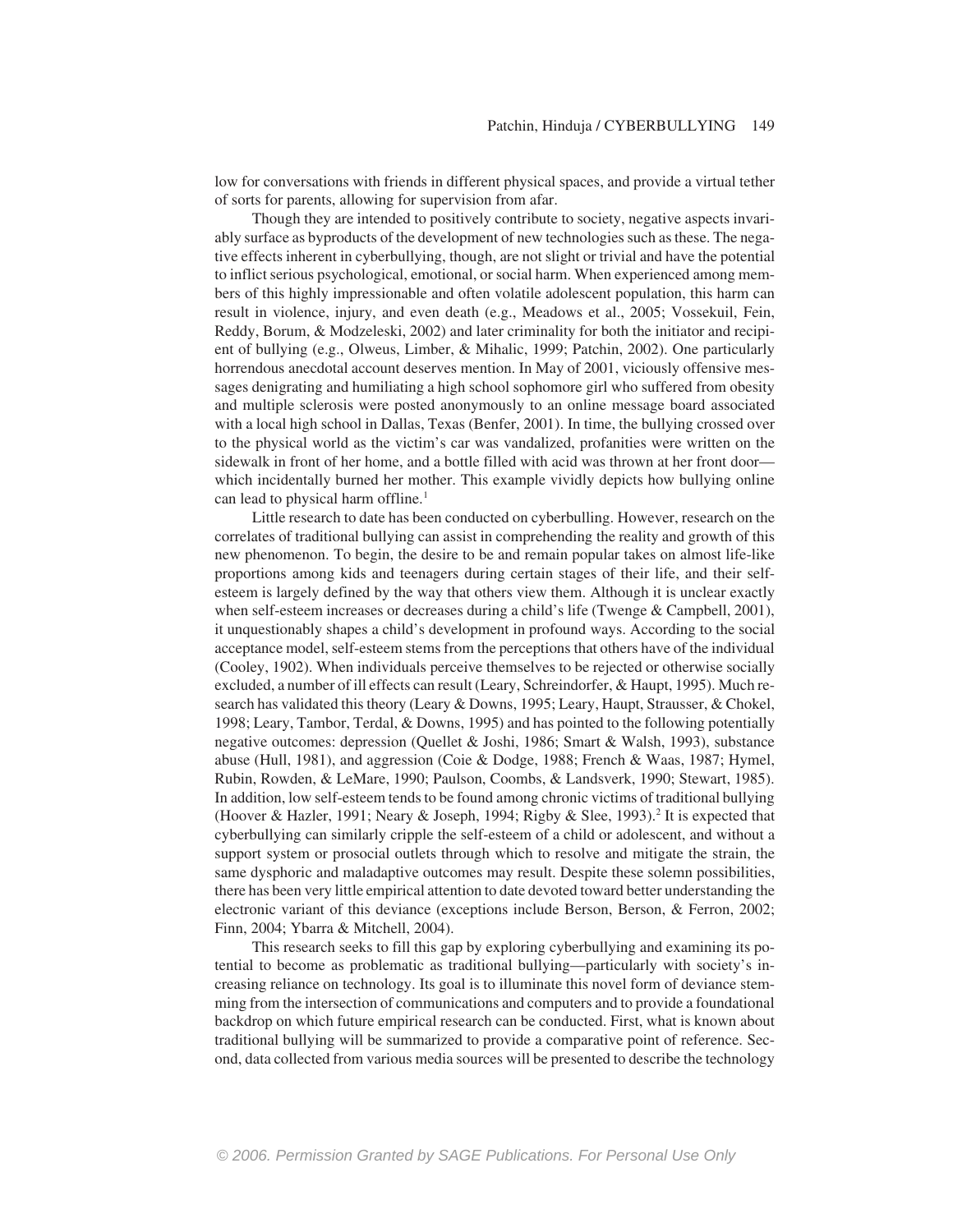that facilitates electronic bullying and to portray its prevalence. Third, preliminary findings from a pilot study of adolescent Internet users will be presented, highlighting the characteristics of this group and their involvement (both as victims and offenders) in the activity. Finally, suggestions for future empirical research will be offered as guidance for additional exploration of this subject matter.

#### **Traditional Bullying**

## *Bullying Defined*

A variety of scholars in the disciplines of child psychology, family and child ecology, sociology, and criminology have articulated definitions of bullying that generally cohere with each other. To begin, the first stages of bullying can be likened to the concept of harassment, which is a form of unprovoked aggression often directed repeatedly toward another individual or group of individuals (Manning, Heron, & Marshal, 1978). Bullying tends to become more insidious as it continues over time and is arguably better equated to violence rather than harassment. Accordingly, Roland (1989) states that bullying is "longstanding violence, physical or psychological, conducted by an individual or a group directed against an individual who is not able to defend himself in the actual situation"  $(p. 21)$ .<sup>3</sup> Stephenson and Smith (1989) contend that bullying is

a form of social interaction in which a more dominant individual [the bully] exhibits aggressive behavior which is intended to and does, in fact, cause distress to a less dominant individual [the victim]. The aggressive behavior may take the form of a direct physical and/or verbal attack or may be indirect as when the bully hides a possession that belongs to the victim or spreads false information about the victim. (p. 45)

Providing perhaps the most panoptic definition, Nansel et al. (2001) asserted that bullying is aggressive behavior or intentional "harm doing" by one person or a group, generally carried out repeatedly and over time and that involves a power differential. Many characteristics can imbue an offender with perceived or actual power over a victim and often provide a sophistic license to dominate and overbear. These include, but are not limited to, popularity, physical strength or stature, social competence, quick wit, extroversion, confidence, intelligence, age, sex, race, ethnicity, and socioeconomic status (Olweus, 1978, 1993, 1999; Rigby & Slee, 1993; Roland, 1980; Slee & Rigby, 1993). Nonetheless, research on the relevance of these differences between bullies and their victims has been inconclusive. For example, differences in physical appearance was not predictive of one's likelihood of being a bully or a victim (Olweus, 1978), but physical shortness (Voss & Mulligan, 2000) and weakness (Leff, 1999) were found to be relevant in other research.

Although the harassment associated with bullying can occur anywhere, the term *bullying* often denotes the behavior as it occurs among youth in school hallways and bathrooms, on the playground, or otherwise proximal or internal to the school setting. Bullies can also follow their prey to other venues such as malls, restaurants, or neighborhood hangouts to continue the harassment. In the past, interaction in a physical context was required for victimization to occur. This is no longer the case thanks to the increased prevalence of the Internet, personal computers, and cellular phones. Now, would-be bullies are afforded technology that provides additional mediums over which they can manifest their malice.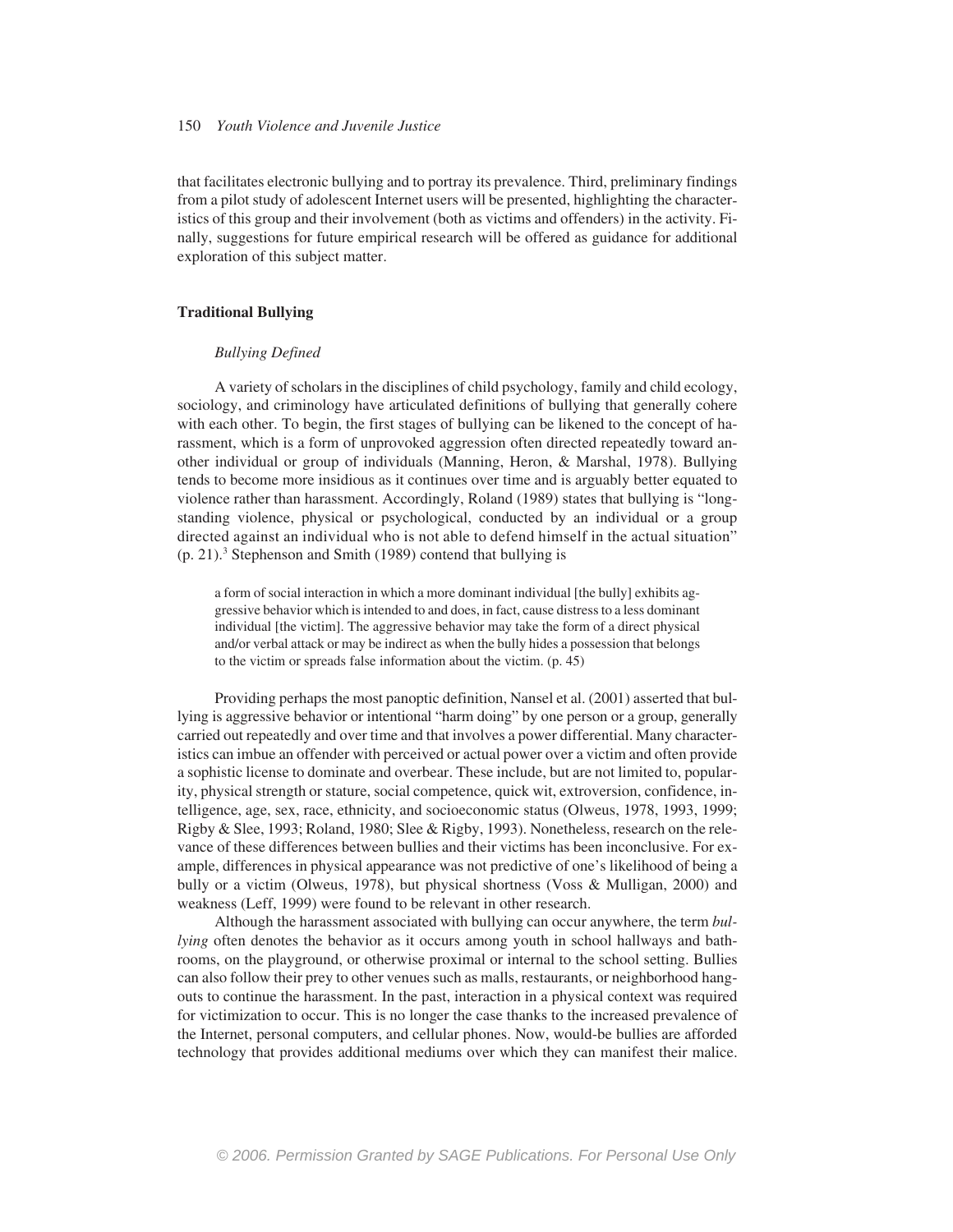The following sections outline the scope, breadth, and consequences of traditional bullying as a reference point from which cyberbullying can subsequently be viewed and understood.

#### *Extent and Effects of Traditional Bullying*

It is unclear exactly how many youth are bullied or bully others on any given day. In 1982, 49 fifth grade teachers from Cleveland, Ohio, reported that almost one fourth (23%) of their 1,078 students were either victims or bullies (Stephenson & Smith, 1989). More recently, a nationally representative study of 15,686 students in grades 6 through 10 identified that approximately 11% of respondents were victims of bullying, 13% were bullies, and 6% were both victims and bullies during a year (Nansel et al., 2001). Additional research conducted by the Family Work Institute substantiated these findings through interviews with 1,000 youth in grades 5 through 12. Their study found that 12% of youth were bullied five or more times during the previous month (Galinsky & Salmond, 2002). Finally, the Bureau of Justice Statistics reports that 8% of youth between the ages of 12 and 18 had been victims of bullying in the previous 6 months (Devoe et al., 2002). That said, conservative estimates maintain that at least 5% of those in primary and secondary schools (ages 7-16) are victimized by bullies each day (Björkqvist, Ekman, & Lagerspetz, 1982; Lagerspetz, Björkqvist, Berts, & King, 1982; Olweus, 1978; Roland, 1980).

Many young people are able to shrug off instances of being bullied, perhaps because of peer or familial support or higher self-efficacy. Nonetheless, others are not able to cope in a prosocial or normative manner or reconcile the pain experienced through more serious episodes or actions. Suicidal ideation, eating disorders, and chronic illness have beset many of those who have been tormented by bullies, whereas other victims run away from home (Borg, 1998; Kaltiala-Heino, Rimpelä, Marttunen, Rimpelä, & Rantanen, 1999; Striegel-Moore, Dohm, Pike, Wilfley, & Fairburn, 2002). In addition, depression has been a frequently cited consequence of bullying (e.g., Hawker & Boulton, 2000) and seems to perpetuate into adulthood, evidencing the potentially long-term implications of mistreatment during adolescence (Olweus, 1994). Finally, in extreme cases, victims have responded with extreme violence such as physical assault, homicide, and suicide (Patchin, 2002; Vossekuil et al., 2002).

Following the fatal shootings at Columbine High School in Littleton, Colorado, in 1999, the educational system was challenged to address bullying because the two teenagers involved in the massacre were reported to have been ostracized by their classmates. Additional school violence research of 37 incidents involving 41 attackers from 1974 to 2000 found that 71% (29) of the attackers "felt bullied, persecuted, or injured by others prior to the attack" (Vossekuil et al., 2002, p. 21). It was also determined that the victimization played at least some role in their subsequent violent outburst. Other less serious but equally as negative outcomes can result from repeated bullying. For example, students who are constantly harassed may attempt to avoid the problems at school as much as possible, leading to tardiness or truancy (BBC News, 2001; Richardson, 2003; Rigby & Slee, 1999). Truancy has been identified as a significant antecedent to delinquency, dropout, and other undesirable outcomes in the juvenile justice literature (Farrington, 1980; Garry, 1996; Gavin, 1997; Nansel et al., 2001). Based on these findings, it is clear that victims of bullies are at risk to have a discontinuous developmental trajectory for many years.

The aggressors in the bullying dyad also appear to be more likely to engage in antisocial activities later in life (Tattum, 1989). For example, approximately 60% of those characterized as bullies in grades six through nine were convicted of at least one crime by the age of 24, compared to 23% who were not characterized as either bullies or victims (Olweus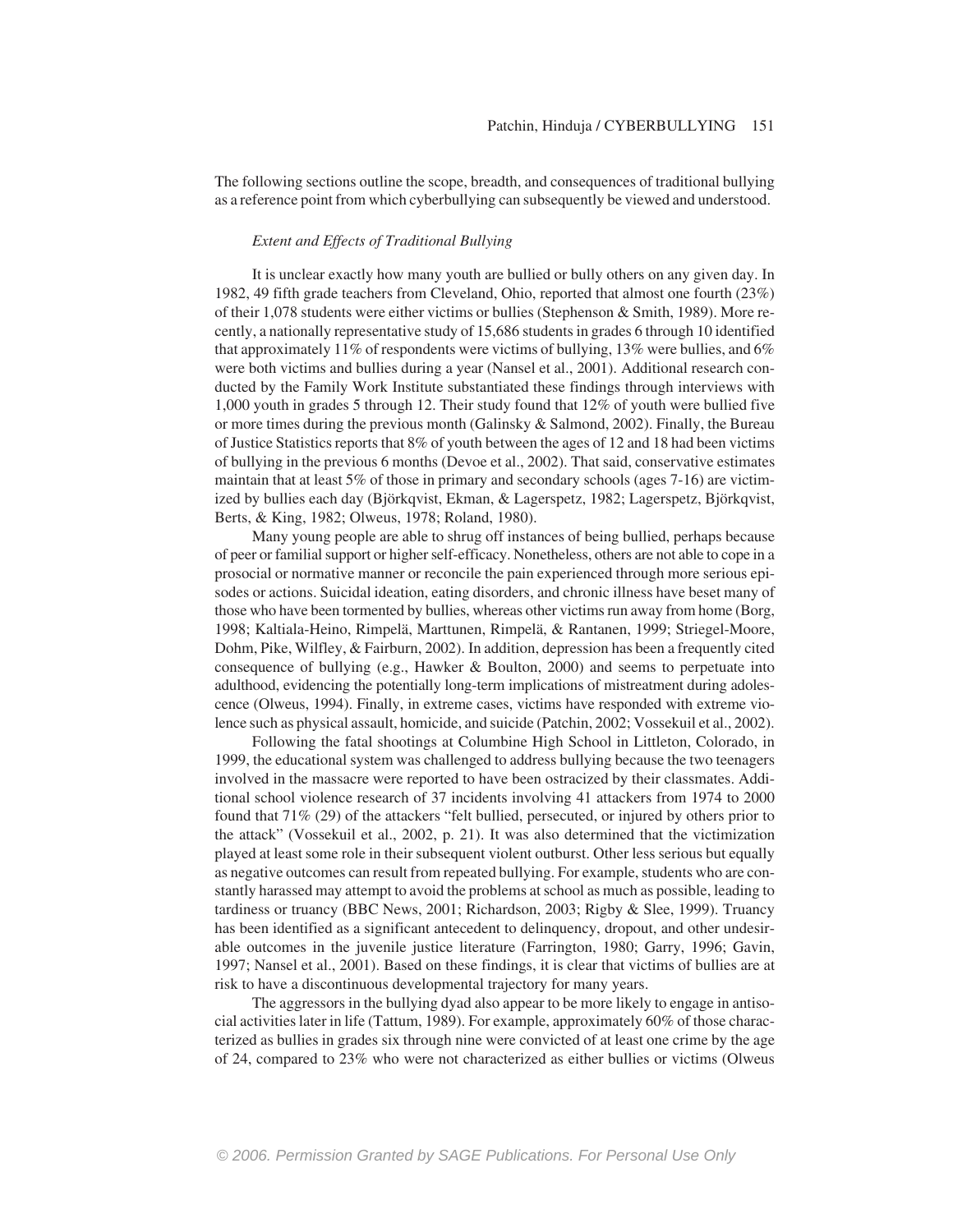et al., 1999). Further underscoring the relationship between bullying and future criminality, Olweus and colleagues (1999) found that 40% of bullies had three or more convictions by the age of 24, compared to 10% of those who were neither instigators nor victims of bullying.

Based on this brief review, it is clear that both bully victims and offenders are at an increased risk for developmental problems that can continue into adulthood. As such, it is imperative that researchers seek to better understand the antecedents and consequences of bullying behavior, for practitioners to develop and implement antibullying programs in schools and for societal institutions to better understand the ways in which bullying behaviors are carried out, both in traditional and nontraditional settings.

#### **Cyberbullying**

Because of the advent and continued growth of technological advances, the transmutation of bullying has occurred—from the physical to the virtual. Physical separation of the bully and the victim is no longer a limitation in the frequency, scope, and depth of harm experienced and doled out. As instances of bullying are no longer restricted to real-world settings, the problem has matured. Although a migration to the electronic realm is a seemingly logical extension for bullies, little is currently known regarding the nature and extent of the phenomenon. In short, we define *cyberbullying* as willful and repeated harm inflicted through the medium of electronic text. Based on the literature reviewed above, the constructs of malicious intent, violence, repetition, and power differential appear most salient when constructing a comprehensive definition of traditional bullying and are similarly appropriate when attempting to define this new permutation. To be sure, cyberbullies are malicious aggressors who seek implicit or explicit pleasure or profit through the mistreatment of other individuals. Violence is often associated with aggression and corresponds to actions intended to inflict injury (of any type). One instance of mistreatment, although potentially destructive, cannot accurately be equated to bullying, and so cyberbullying must also involve harmful behavior of a repetitive nature. Finally, because of the very nature of the behavior, cyberbullies have some perceived or actual power over their victims. Although power in traditional bullying might be physical (stature) or social (competency or popularity), online power may simply stem from proficiency. That is, youth who are able to navigate the electronic world and utilize technology in a way that allows them to harass others are in a position of power relative to a victim.

A brief editorial published in 2003 in *Journal of the American Academy of Child and Adolescent Psychiatry* pointed to the lack of academic references to this topic despite its anticipated proliferation (Jerome & Segal, 2003). Despite this call for research, very little scholarly attention has been devoted to the topic. In a notable exception, Ybarra and Mitchell (2004) conducted telephone surveys of 1,498 regular Internet users between the ages of 10 and 17, along with their parents, and found that 19% of youth respondents were either on the giving or receiving end of online aggression in the previous year. The vast majority of offenders  $(84%)$  knew their victim in person, whereas only  $31%$  of victims knew their harasser in person. This fact is noteworthy; it appears that power and dominance are exerted online through the ability to keep the offender's identity unknown (Ybarra  $\&$  Mitchell, 2004). When comparing those who were only aggressors to those who had no involvement in online harassment, the former were significantly more likely to be the target of offline bullying, to display problematic behavior, to have low school commitment, and to engage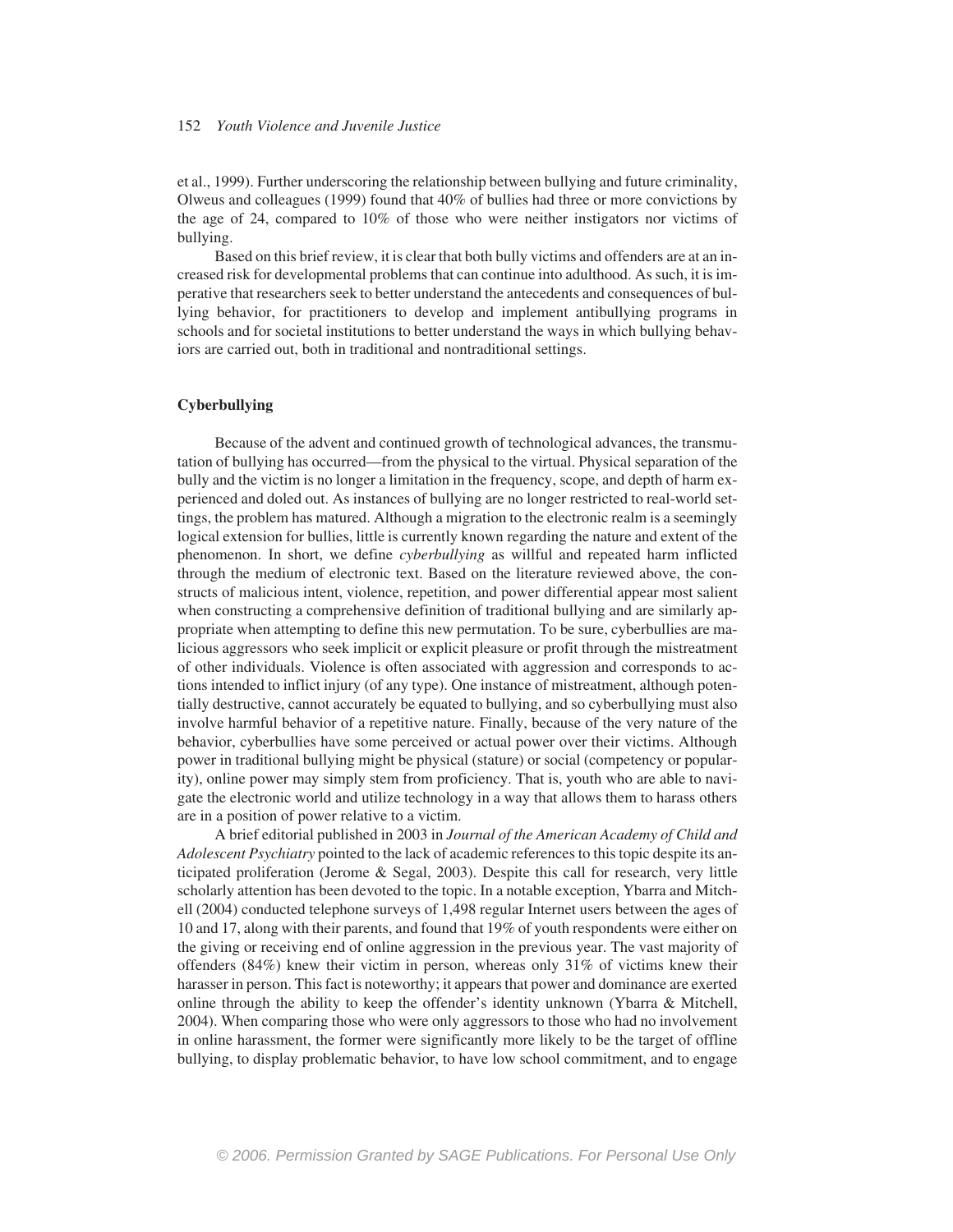in alcohol and cigarette use. When comparing those who had experience being both an offender and a victim with those who had no involvement in online harassment, the significant differences were the same as above—with the exception of low school involvement. It is interesting to note that real-world variables that play a contributive role in traditional forms of delinquency and crime—such as general deviance, low commitment to prosocial institutions such as school, and substance abuse—also are significantly related to bullying on the Internet.

There are two major electronic devices that young bullies can employ to harass their victims from afar. First, using a personal computer, a bully can send harassing e-mails or instant messages, post obscene, insulting, and slanderous messages to online bulletin boards, or develop Web sites to promote and disseminate defamatory content. Second, harassing text messages can be sent to the victim via cellular phones.

#### *Personal Computers*

Research by the U.S. Department of Commerce noted that almost 90% of youth between the ages of 12 and 17 use computers, and by age 10, youth are more likely than are adults to use the Internet (NTIA, 2002). Demonstrating the broad reach of instant messaging and chat programs, 20 million kids between the ages of 2 and 17 logged onto the Internet in July 2002, and 11.5 million used instant messaging programs (NetRatings, 2002). Similarly, according to a study of 1,081 Canadian parents conducted in March 2000, 86% stated that their kids used the Internet, 38% had their own e-mail address, 28% used ICQ (an instant messaging program short for "I seek you"), and 28% regularly spent time in chat rooms (Network, 2001). Indeed, America Online (AOL, 2002, 2003)—the most popular Internet service provider with more than 35 million users—states that members join in on more than 16,000 chat sessions and send more than 2.1 billion instant messages per day across their network. As a point of reference, 1.9 billion phone calls are made each day in the United States. Finally, the Internet relay channels provide a venue for many other users on a daily basis. For example, on the morning of an average Saturday in May 2005, there were more than 1 million users online in more than 800 chat rooms (Gelhausen, 2005).

Pew Internet and American Life Project (2001) conducted an extensive research endeavor in 2001 to ascertain demographic and behavioral characteristics of teenagers who use the Internet. A telephone survey was administered to 754 children between the ages of 12 and 17 in November and December of 2000. Though not generalizable to the population of online teenagers across the United States because of many methodological limitations, the study paints an interesting picture of the user population and their activities while connected to the Internet. About 17 million youth aged 12 to 17 regularly use the Internet. This figure represents approximately three fourths (73%) of those in this age bracket.

According to the Pew Internet and American Life Project (2001), approximately 29% of youth younger than 12 regularly go online. Among teenagers, approximately 95% of girls and 89% of boys have sent or received e-mail, and 56% of girls and 55% of boys have visited a chat room. Almost three fourths of teenagers (74%; 78% of girls and 71% of boys) in the study use instant messaging to communicate with their friends, with 69% using the technology several times a week. Almost half (46%) of respondents who report using instant messaging programs spend between 30 and 60 minutes per session doing so, whereas 21% state that they spend more than 1 hour in the activity in an average online session. Testifying to the benefits of textual communication over verbal communication, 37% used it to say something they would not have said in person. Underscoring the potential for harass-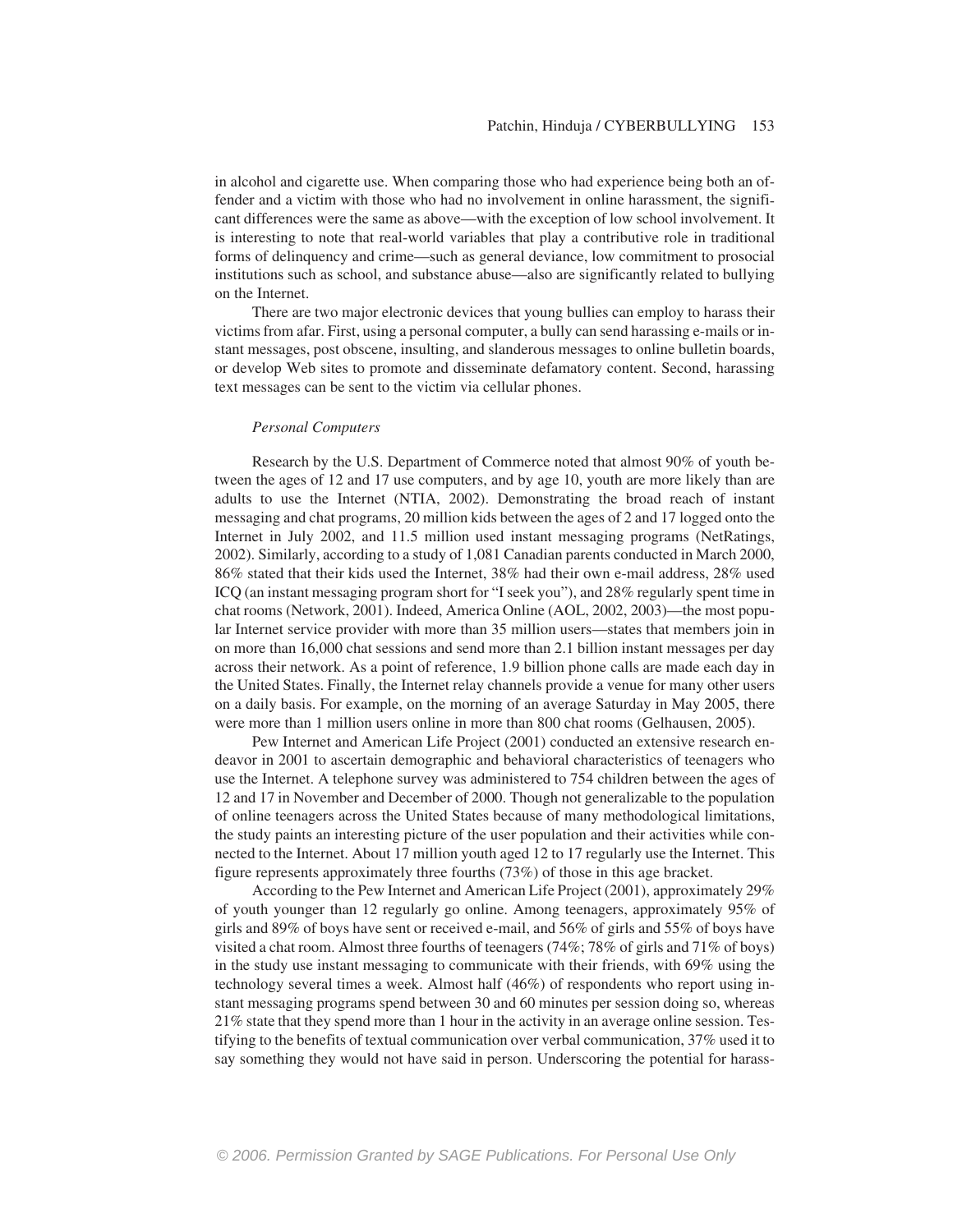ment and negative treatment online, 57% have blocked messages from someone with whom they did not wish to communicate, and 64% had refused to answer messages from someone with whom they were angry.

#### *Cellular Phones*

In the United States, more than 150 million individuals, including half of the youth between 12 and 17 years of age, own cellular phones (Fattah, 2003). It is estimated that 74% of Americans between the ages of 13 and 24 will have a wireless device by 2006 (O'Leary, 2003). Cell phone usage is much higher among teenagers and young adults in Europe compared to the United States, 60% to 85% compared to 25% (O'Leary, 2003). Research estimates that by 2007 nearly 100 million individuals will use the text messaging service on their wireless device (Fattah, 2003). Statistics compiled in November 2001 by UPOC (2001)—a wireless communications firm in the United States—found that 43% of those who currently use text messaging are between the ages of 12 and 17. To note, the text messaging capabilities of cellular phones are being exploited to a greater degree in European and Asian countries. In 2002, approximately 90 billion text messages were sent through the two major telecommunication service providers in China, which equals approximately 246 million per day (CD, 2003). In Europe and Asia, more than 30 billion text messages are sent between individuals each month (Katz, 2002). It is predicted that 365 billion text messages will be sent across western Europe in 2006, up from 186 billion in 2002 (GSMBox, 2002).

#### *Issues Specific to Cyberbullying*

Gabriel Tarde's (1903) law of insertion suggests that new technologies will be applied to augment traditional activities and behaviors. Certain characteristics inherent in these technologies increase the likelihood that they will be exploited for deviant purposes. Cellular phones and personal computers offer several advantages to individuals inclined to harass others. First, electronic bullies can remain virtually anonymous. Temporary e-mail accounts and pseudonyms in chat rooms, instant messaging programs, and other Internet venues can make it very difficult for adolescents to determine the identity of aggressors. Individuals can hide behind some measure of anonymity when using their personal computer or cellular phone to bully another individual, which perhaps frees them from normative and social constraints on their behavior. Further, it seems that bullies might be emboldened when using electronic means to effectuate their antagonistic agenda because it takes less energy and fortitude to express hurtful comments using a keyboard or keypad than using one's voice.

Second, supervision is lacking in cyberspace. Although chat hosts regularly observe the dialog in some chat rooms in an effort to police conversations and evict offensive individuals, personal messages sent between users are viewable only by the sender and the recipient and are therefore outside regulatory reach. Furthermore, there are no individuals to monitor or censor offensive content in e-mail or text messages sent via computer or cellular phone. Another contributive element is the increasingly common presence of computers in the private environments of adolescent bedrooms. Indeed, teenagers often know more about computers and cellular phones than do their parents and are therefore able to operate the technologies without worry or concern that a probing parent will discover their participation in bullying (or even their victimization; NTIA, 2002).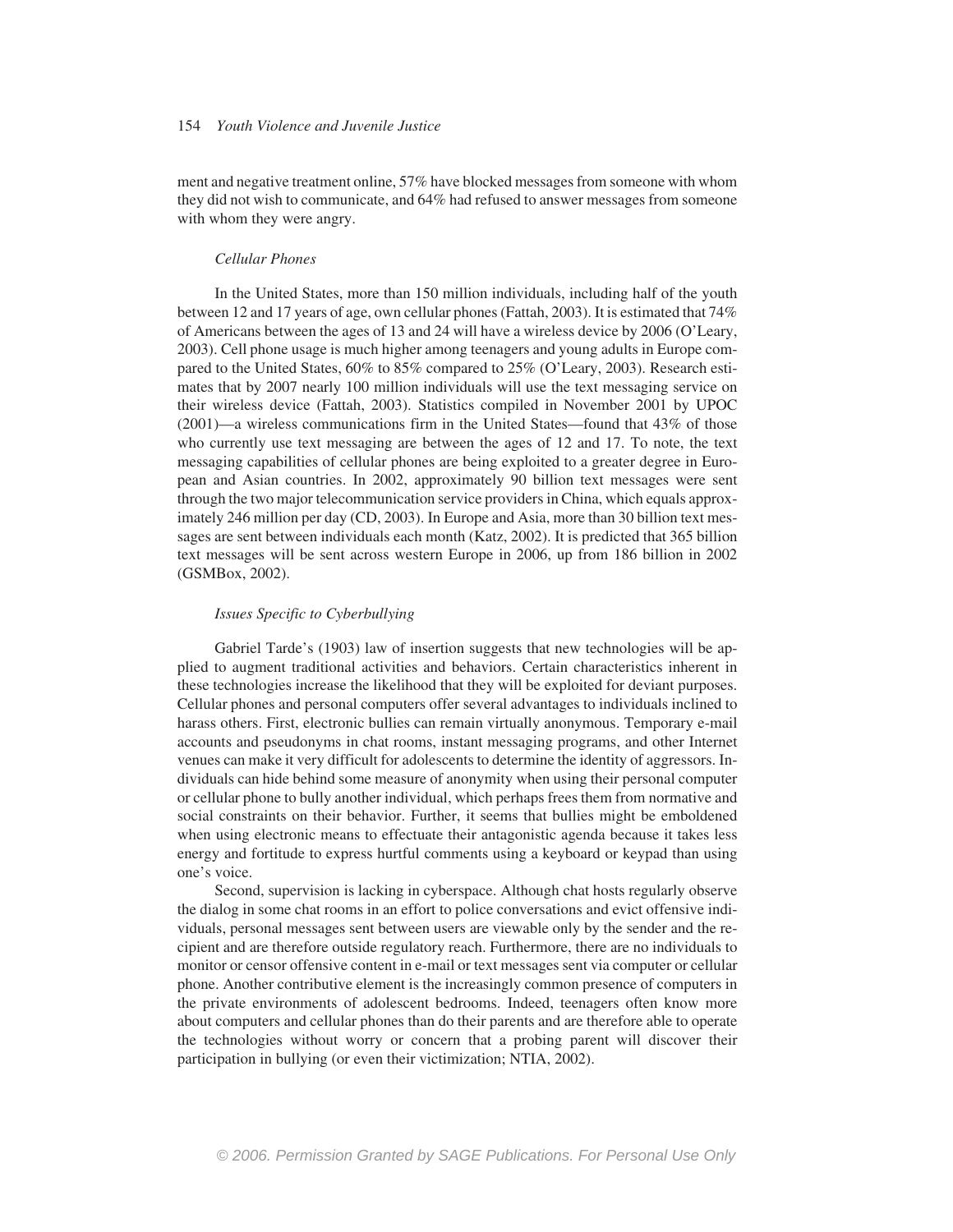In a similar vein, the inseparability of a cellular phone from its owner makes that person a perpetual target for victimization. Users often need to keep it turned on for legitimate uses, which provides the opportunity for those with malicious intentions to send threatening and insulting statements via the cellular phone's text messaging capabilities. There may truly be no rest for the weary as cyberbullying penetrates the walls of a home, traditionally a place where victims could seek refuge.

Finally, electronic devices allow individuals to contact others (both for prosocial and antisocial purposes) at all times and in almost all places. The fact that most adolescents (83%) connect to the Internet from home (Pew Internet and American Life Project, 2001) indicates that online bullying can be an invasive phenomenon that can hound a person even when not at or around school. Relatedly, the coordination of a bullying attack can occur with more ease because it is not constrained by the physical location of the bullies or victims. A veritable onslaught of mistreatment can quickly and effectively torment a victim through the use of these communications and connectivity tools.

#### *Does Harm Occur?*

Of course, cyberbullying is a problem only to the extent that it produces harm toward the victim. In the traditional sense, a victim is often under the immediate threat of violence and physical harm and also subject to humiliation and embarrassment in a public setting. These elements compound the already serious psychological, emotional, and social wounds inflicted through such mistreatment. One might argue that a victim of bullying in cyberspace—whether via e-mail, instant messaging, or cellular phone text messaging—can quickly escape from the harassment by deleting the e-mail, closing the instant message, and shutting off the cellular phone and is largely protected from overt acts of violence by the offender through geographic and spatial distance. Such an argument holds much truth; however, the fact remains that if social acceptance is crucially important to a youth's identity and self-esteem, cyberbullying can capably and perhaps more permanently wreak psychological, emotional, and social havoc.<sup>4</sup> It is not a stretch to say that physical harm—such as being beaten up—might even be preferred by some victims to the excruciating pain they experience from nonphysical harm because the former can heal quicker. Furthermore, it is yet to be determined if there is a causal pathway between cyberbullying and traditional bullying, and so physical harm might very well follow as a logical outcome of a continually increasing desire on the part of the offender to most severely hurt the victim. To be sure, this must be explored in future studies.

With regard to public embarrassment, life in cyberspace is often intertwined with life in the real world. For example, many kids and teenagers spend days with their friends in school and nights with those same friends online through instant message programs and chat channels. That which occurs during the day at school is often discussed online at night, and that which occurs online at night is often discussed during the day at school. There is no clean separation between the two realms, and so specific instances of cyberbullying disrespect, name calling, threats, rumors, gossip—against a person make their way around the interested social circles like wildfire.

Does the mistreatment experienced through online bullying lead to the same feelings that result from traditional bullying—such as self-denigration, loss of confidence and selfesteem, depression, anger, frustration, public humiliation, and even physical harm? This remains to be clearly depicted through empirical research but seems plausible based on the linchpin role of self-esteem among children and teenagers previously described and on an-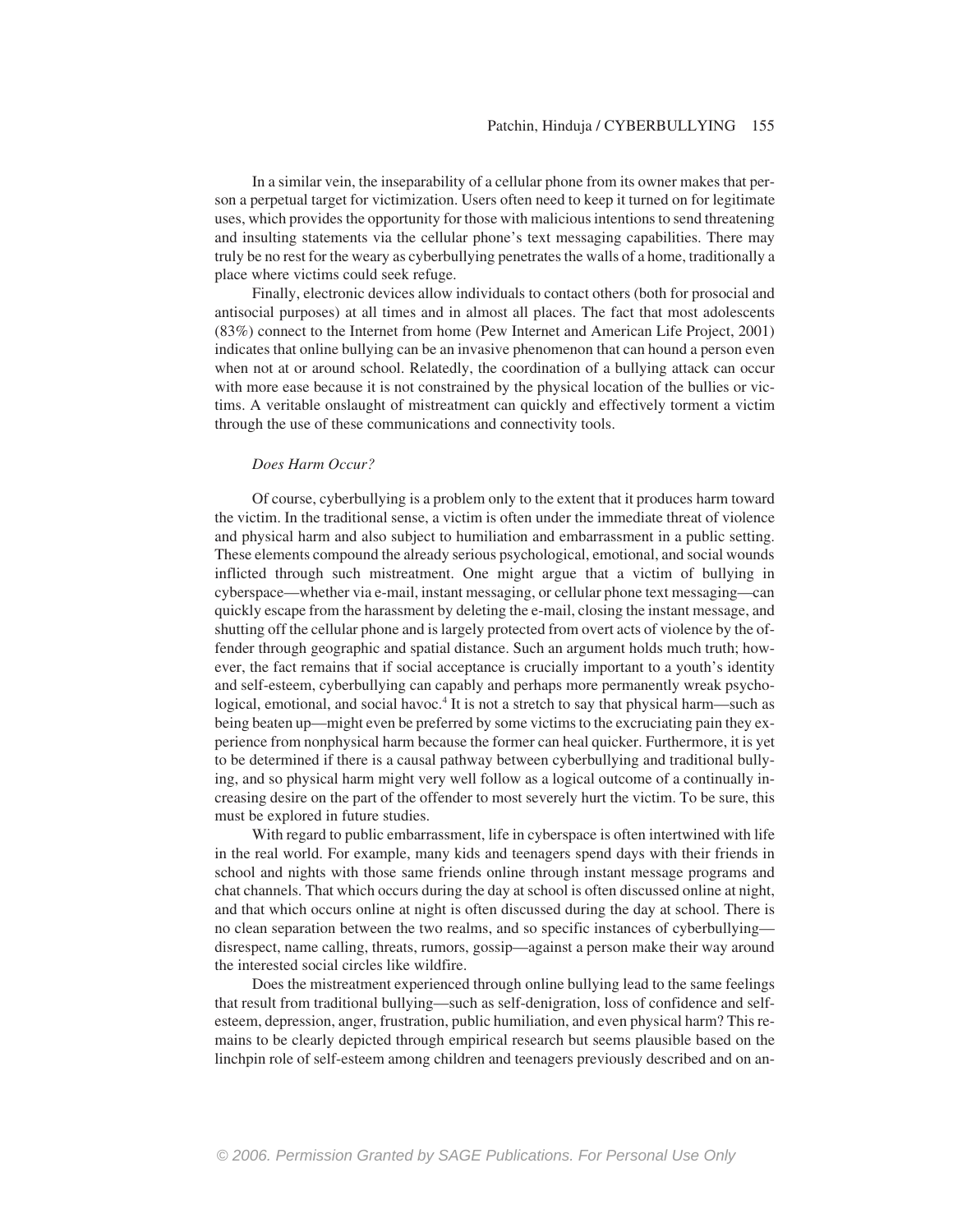ecdotal evidence specifically related to online aggression (BBC News, 2001; Benfer, 2001; Blair, 2003; Meadows et al., 2005; ÓhAnluain, 2002; Richardson, 2003).

Because of the widespread availability of electronic devices, there is no lack of participants using the technologies. Their ubiquity provides a seemingly endless pool of candidates who are susceptible to being bullied or to becoming a bully. Unfortunately, however, little is known in terms of how often these technologies are mobilized for deviant purposes. One empirical study has been conducted to date: In 2002, the National Children's Home (NCH, 2002)—a charitable organization in London—surveyed 856 youth between the ages of 11 and 19 and found that 16% received threatening text messages via their cellular phone, 7% had been bullied in online chat rooms, and 4% had been harassed via e-mail. Following the victimization, 42% told a friend, 32% told a parent or guardian, and 29% did not reveal the experience to anyone. Because more information is clearly warranted, a study was designed to explore the nature and extent of cyberbullying.

#### **Current Study**

## *Method*

The current study involved an analysis of youthful Internet users in an effort to assess their perceptions of, and experiences with, electronic bullying. It is difficult to individually observe the nature and extent of electronic bullying among adolescent Internet users because of the "private" nature of e-mails, cellular phone text messages, and instant messages and one-on-one chat messages within online chat channels. To be sure, if the instances of cyberbullying occur in a public forum such as a popular chat channel and in the view of all chat room members, then direct observation and consequent analyses may be possible. Most of the time, however, they occur through private (nonpublic), person-to-person communications. A survey methodology was therefore designed to collect data by requiring participants to recall and relate their cyberbullying practices and experiences via a questionnaire that was linked from the official Web site of a popular music artist revered by the target age group. An electronic format was selected as it allows for efficiency in collecting data from a large number of participants (Couper, 2000; McCoy & Marks, 2001; Smith, 1997). The survey was active between May 1, 2004, and May 31, 2004.

The context of the Internet must be considered when dealing with consent issues because forcing all online researchers to comply with traditional procedures in this area is unduly onerous, particularly when possible harm is little to none. Because it is impossible to personally obtain informed consent from participants in much online survey research that solicits participants from postings on Web sites, implied consent has generally been accepted (Walther, 2002). This involves the presentation of informed consent information in electronic text (e.g., on a Web page), along with specific actions that must be performed prior to initiation of the survey. These actions often include the checking of a check box (agreeing to participate) and clicking on a *submit* button to send the information to the server. From this, consent can be reasonably inferred (King, 1996). For the current study, researchers instructed participants who were younger than 18 to obtain permission from their parent or guardian. Permission was demonstrated by the parent entering his or her initials in a specified box. Again, because of matters of anonymity associated with Internet research, it was impossible to actually verify that adolescents obtained proper permission prior to completing the survey.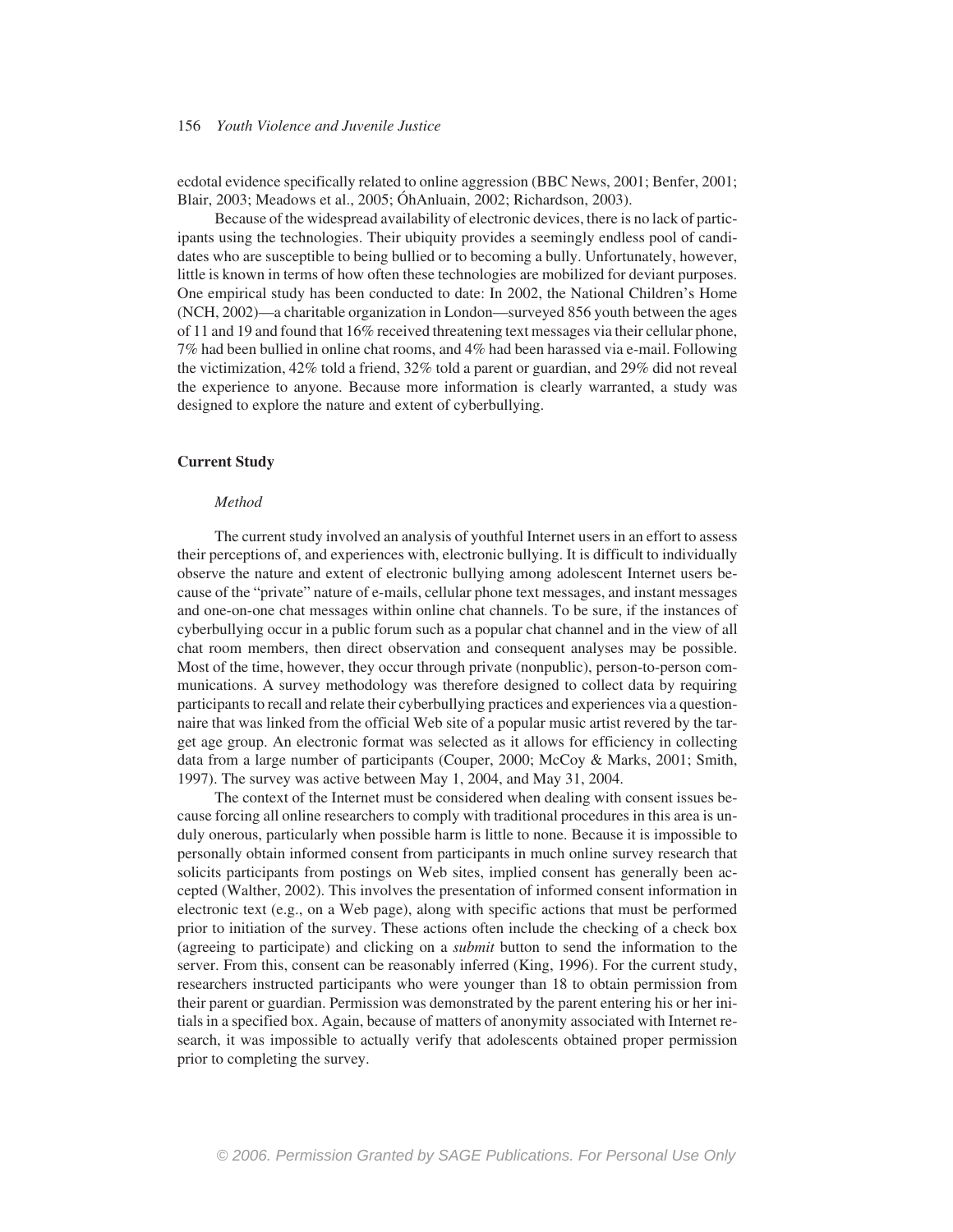With survey research conducted over the Internet, questions also arise as to the reliability of the data (Cho & LaRose, 1999). Participants are self-selected, which introduces some bias as individuals are not randomly chosen for inclusion in the study. Often, a convenience sample, where individuals are chosen because they are available (e.g., because they visit a particular Web site and see a solicitation for research participation), is employed. As a result, the sample obtained may not necessarily be representative of all Internet users. Moreover, online demographic groups may not mirror those found in the real world (Witte, Amoroso, & Howard, 2000). Generalization to a larger population, then, becomes impossible with convenience sampling (Couper, 2000), but the technique has demonstrated utility for exploratory studies intended to probe a novel phenomenon. Researchers who seek to tap the resources of the World Wide Web will continue to face these challenging issues. Although these limitations are an unfortunate cost of conducting Internet-based research, results from this preliminary study will help to inform a more methodologically rigorous investigation in the future.

The survey went through numerous iterations to optimize its design and presentation of questions. Prior research has determined that poor design can render dubious the quality of responses and may even affect completion rate (Crawford, Couper, & Lamias, 2001; Krosnick, 1999; Preece, Rogers, & Sharp, 2002; Schwarz, 1999). Specifics to the survey design bear mentioning. Demographic data were solicited at the beginning of the survey, which has been shown to decrease rates of attrition because individuals are not surprised by more personal questions at the resolution of their participation (Frick, Bachtiger, & Reips, 2001). The survey in its entirety was presented to the respondent on one screen, which has also been shown to increase response rates (Crawford et al., 2001). Although our survey did consist of a vast number of questions, findings related to the relationship between survey length and response rate have been mixed and inconclusive (Brown, 1965; Bruvold & Comer, 1988; Eicherner & Habermehl, 1981; Jobber & Saunders, 1993; Mason, Dressel, & Bain, 1961; Sheehan, 2001; Witmer, Colman, & Katzman, 1999; Yammarino, Skinner, & Childers, 1991).

Incentives to participate in the form of cash or other prizes via a lottery has also been shown to increase response rate; human beings are motivated by the possibility of receiving something in return for their efforts, and this trait is manifested in survey participation as well (Cho & LaRose, 1999; Frick et al., 2001). As such, participants in the current study were entered into a random drawing to win one of three autographed photographs of the musical artist from whose fan Web site they reached the survey. We also specified that the institutional review board at the researchers' university had approved the project to verify its legitimacy and strengthen the trust relationship between the researchers and the potential participants (Cho & LaRose, 1999).

A final point bears mentioning. As the Internet protocol (IP) address and timestamp was recorded with each participant's responses, we were able to eliminate entries where all of the responses were completely the same. This might happen when a respondent fills out the questionnaire, clicks *submit*, goes back to the previous page where all of his or her responses are stored within the survey form, and then clicks *submit* again (and continues in this pattern). To note, there were survey entries from the same IP address but with completely different responses to the questions posed. This was because some Internet service providers route multiple users through one IP address when connecting from their internal network to the external Internet. To summarize, we browsed through all of the data and attempted to determine which entries were fraudulent and which were valid.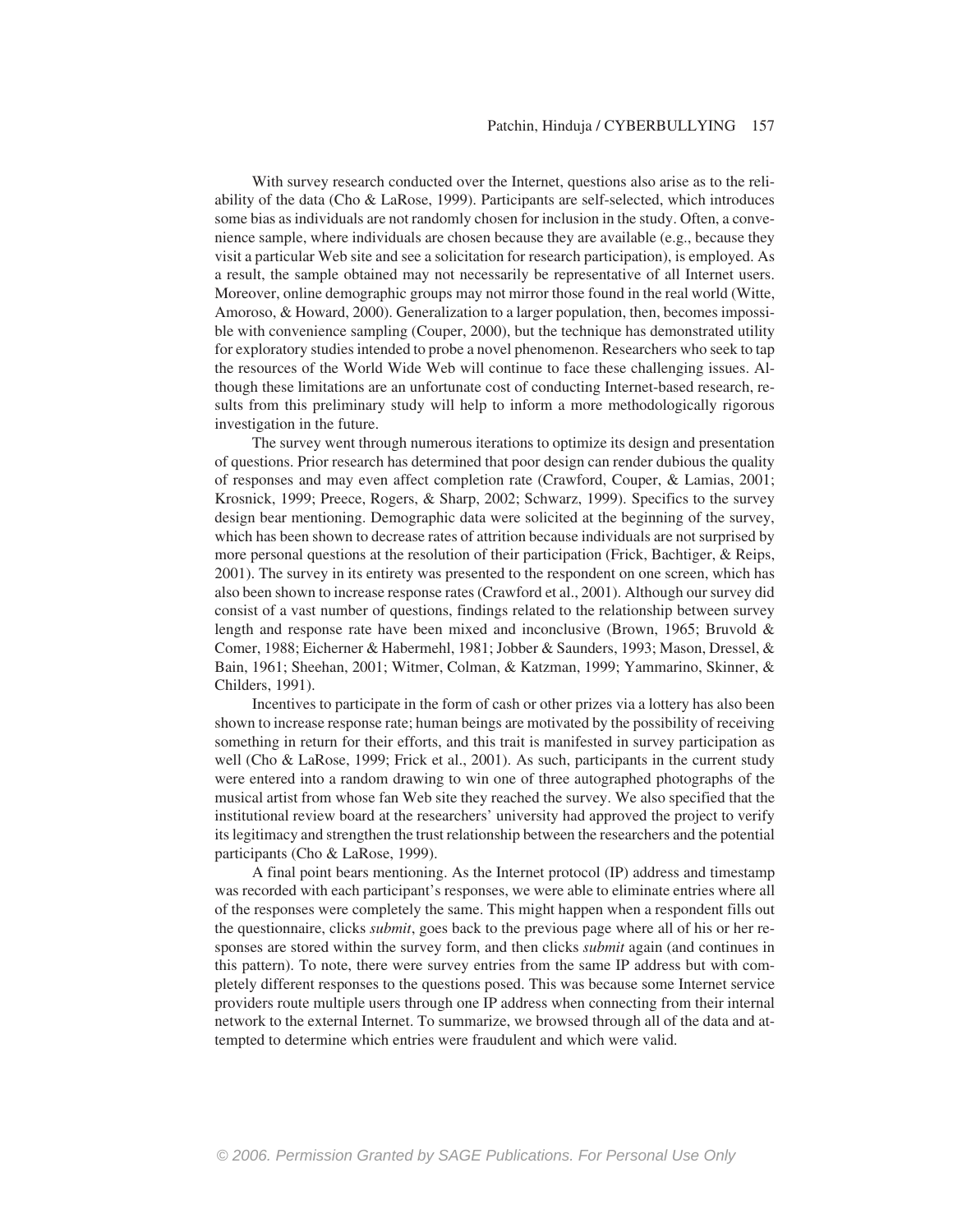#### *Findings*

Because this was an Internet-based survey, anyone could participate. Even though the survey was associated with a teen-oriented Web site, individuals from all ages also frequent the site and therefore completed the survey. As noted in Table 1, out of the 571 total respondents, 384 were younger than 18 (67.3%; henceforth referred to as the *youth sample*). In both groups, the vast majority of respondents were female. This finding is likely attributable to the nature of the Web site on which the survey was linked (a female pop music star). Similarly, the vast majority of respondents were Caucasian. There are several potential interpretations of this finding. First, individuals from different racial and ethnic backgrounds may be less interested in this particular entertainer than are others and may therefore be unlikely to visit the Web site to see the survey solicitation. Alternatively, the overrepresentation of Caucasian respondents could be evidence of the oft-mentioned digital divide, where some populations are not privy to the access and use of technology such as computers and the Internet. As expected, most respondents were between the ages of 12 and 20, and the average age of the youth sample was 14.1. Moreover, more than 70% of respondents from the complete sample were in grades 2 through 12. High school respondents (9th through 12th grade) represented the modal category of respondents for both groups. As might be expected, the vast majority of all respondents came from English-speaking countries (the Web site and survey were written in English), and about 60% of respondents in both groups reported living in the United States. It must be mentioned that because online identity is completely malleable (Hafner, 2001; Turkle, 1995), the demographic data obtained may not be completely accurate because of a lack of trust in our research project, mischief, or purposeful obfuscation. Research performed over the Internet cannot entirely preempt this problem—at least in its current stage of technological development—and so a caveat is justified.

The remainder of the findings discussed relate only to those respondents who were younger than 18 when they completed the survey  $(n = 384)$ . Online bullying was specifically defined on the questionnaire for respondents as behavior that can include bothering someone online, teasing in a mean way, calling someone hurtful names, intentionally leaving persons out of things, threatening someone, and saying unwanted, sexually related things to someone. Table 2 presents the percentage of respondents who have been bullied ("Have you ever been bullied online?"), have bullied others ("Have you ever bullied others while online?"), or have witnessed bullying online ("Have you ever seen other kids bullied online?"). Almost 11% of youth reported bullying others while online, more than 29% reported being the victim of online bullying, and more than 47% have witnessed online bullying. Cyberbullying was most prevalent in chat rooms, followed by computer text messages and e-mail. Bullying using newsgroups or cellular phones was not as prominent for members of this sample. Indeed, although it is clear that all who responded to the survey have access to a computer, it is unknown what proportion of respondents have access to a cellular phone.

As previously described, youth were asked a general question regarding their involvement in online bullying. In addition, youth were asked to relate whether they experienced a number of behaviors that may be associated with bullying. Table 3 presents information collected from these questions. Notably, 60.0% of respondents have been ignored by others while online, 50.0% reported being disrespected by others, almost 30.0% have been called names, and 21.4% have been threatened by others. In addition, a significant pro-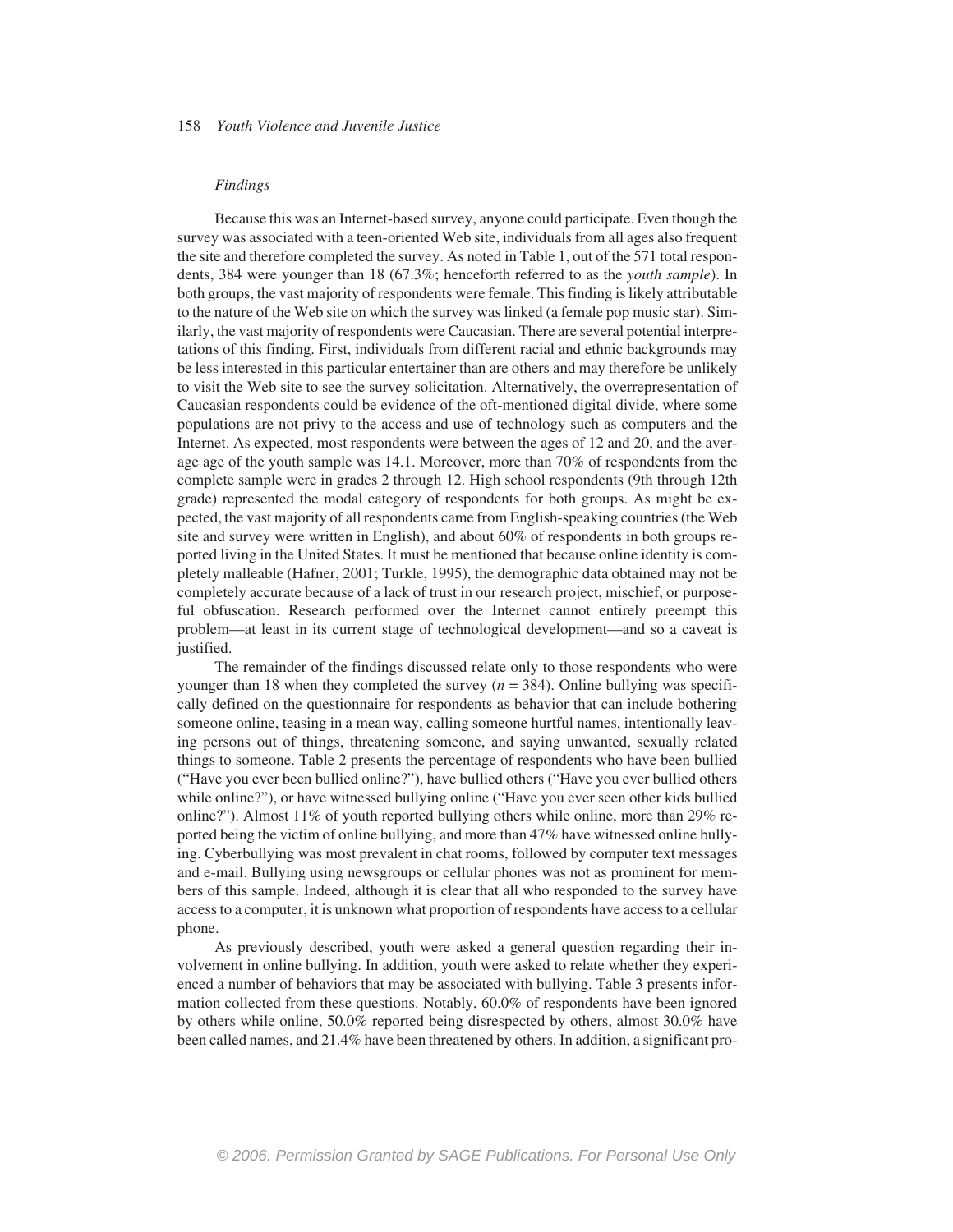|                           | Complete Sample <sup>a</sup> |      |                | Youth Sample <sup>b</sup> |  |
|---------------------------|------------------------------|------|----------------|---------------------------|--|
|                           | $\mathbf n$                  | $\%$ | $\mathbf n$    | $\%$                      |  |
| Sex                       |                              |      |                |                           |  |
| Female                    | 452                          | 78.3 | 325            | 84.6                      |  |
| Male                      | 115                          | 19.9 | 55             | 14.3                      |  |
| Missing                   | 10                           | 1.7  | $\overline{4}$ | 1.0                       |  |
| Race                      |                              |      |                |                           |  |
| Caucasian                 | 429                          | 74.4 | 289            | 75.3                      |  |
| Hispanic                  | 43                           | 7.5  | 32             | 8.3                       |  |
| Asian or Pacific Islander | 43                           | 7.5  | 28             | 7.3                       |  |
| African American          | $\overline{4}$               | 0.7  | 3              | 0.8                       |  |
| Indigenous or aboriginal  | $\overline{4}$               | 0.7  | 3              | 0.8                       |  |
| Multiracial               | 16                           | 2.8  | 10             | 2.6                       |  |
| Other race                | 32                           | 5.5  | 19             | 4.9                       |  |
| Missing                   | 6                            | 1.0  | $\Omega$       | 0.0                       |  |
| Age                       |                              |      |                |                           |  |
| $9 - 11$                  | 37                           | 6.4  | 37             | 9.6                       |  |
| $12 - 13$                 | 110                          | 19.1 | 110            | 28.6                      |  |
| $14 - 15$                 | 135                          | 23.4 | 135            | 35.2                      |  |
| $16 - 17$                 | 102                          | 17.7 | 102            | 26.6                      |  |
| 18-20                     | 128                          | 22.2 |                |                           |  |
| $21 - 25$                 | 41                           | 7.1  |                |                           |  |
| 26 and older              | 18                           | 3.1  |                |                           |  |
| Missing                   | 6                            | 1.0  |                |                           |  |
| Grade                     |                              |      |                |                           |  |
| Grades 2-5                | 25                           | 4.3  | 24             | 6.3                       |  |
| Grades 6-8                | 149                          | 25.8 | 149            | 38.8                      |  |
| Grades 9-12               | 231                          | 40.0 | 196            | 51.0                      |  |
| Community college         | 37                           | 6.4  | 7              | 1.8                       |  |
| University                | 72                           | 12.5 | $\mathbf{1}$   | 0.3                       |  |
| Do not attend school      | 52                           | 9.0  | $\overline{4}$ | 1.0                       |  |
| Missing                   | 11                           | 1.9  | 3              | 0.8                       |  |
| Country                   |                              |      |                |                           |  |
| <b>United States</b>      | 349                          | 60.5 | 227            | 59.1                      |  |
| Canada                    | 62                           | 10.7 | 46             | 12.0                      |  |
| United Kingdom            | 53                           | 9.2  | 35             | 9.1                       |  |
| Australia                 | 29                           | 5.0  | 23             | 6.0                       |  |
| Other or unknown          | 84                           | 14.6 | 53             | 13.8                      |  |

TABLE 1 Descriptive Statistics of Survey Respondents

a.  $N = 571$ .

 $b. N = 384.$ 

portion of youth were picked on by others (19.8%) or made fun of by others (19.3%) or had rumors spread about them by others (18.8%).

In addition to asking respondents whether they have experienced bullying online, researchers also asked youth how frequently the bullying occurred during the previous 30 days. Table 4 presents summary statistics reflecting the number of youth who reported involvement in the bullying experience, the average number of times the bullying occurred, and the maximum number of times the bullying occurred. For example, 83 youth reported being victimized in a chat room an average of 3.36 times during the previous 30 days. One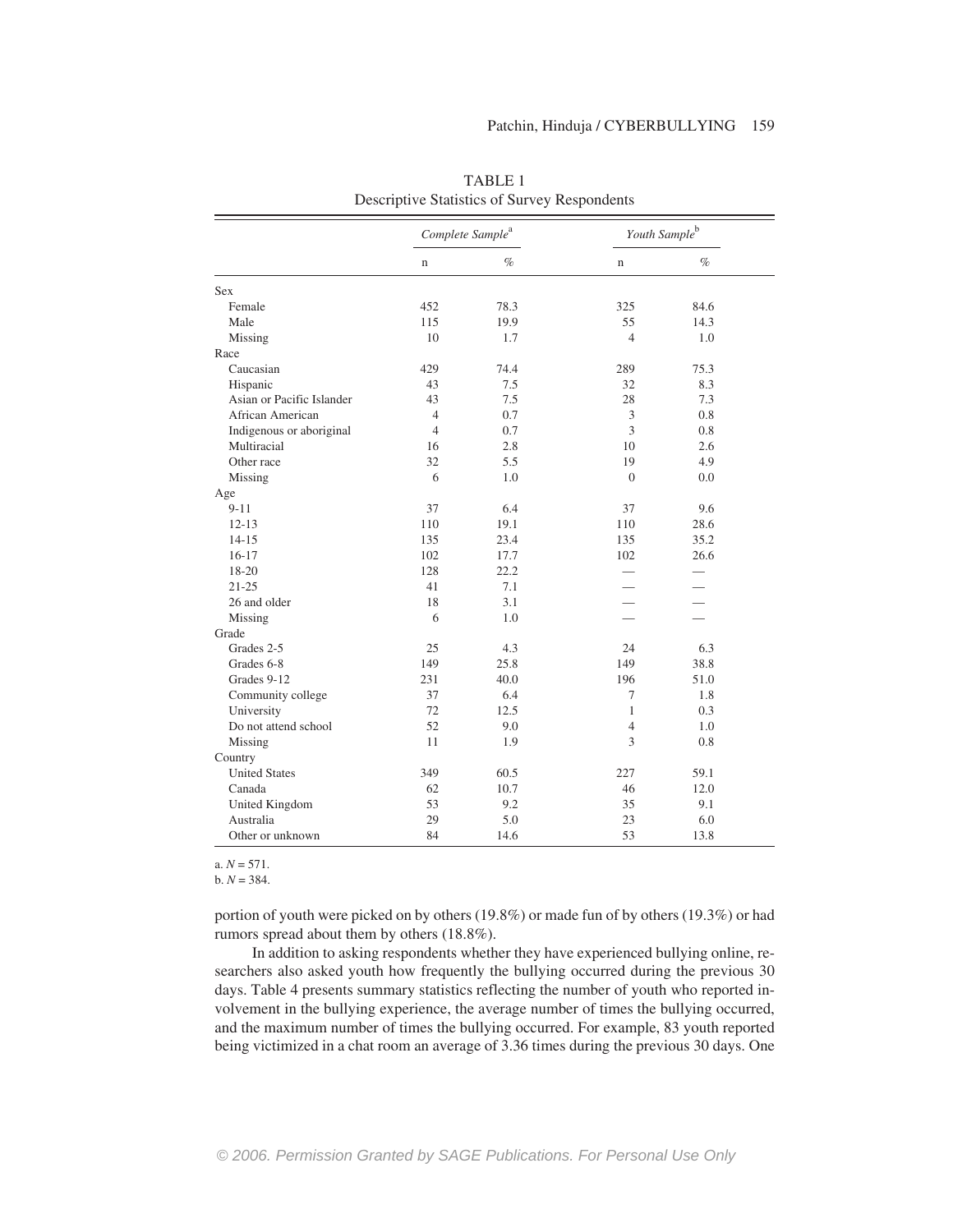|                             | a Victim, or a Witness to Bullying |        |         |  |  |
|-----------------------------|------------------------------------|--------|---------|--|--|
|                             | Bully                              | Victim | Witness |  |  |
| Online                      | 10.7                               | 29.4   | 47.1    |  |  |
| In a chat room              | 7.6                                | 21.9   | 42.4    |  |  |
| Via computer text message   | 5.2                                | 13.5   | 15.1    |  |  |
| Via e-mail                  | 1.8                                | 12.8   | 13.8    |  |  |
| On a bulletin board         | 1.0                                | 2.9    | 13.8    |  |  |
| Via cell phone text message | 0.8                                | 2.1    | 6.3     |  |  |

In a newsgroup 0.5 1.6 3.6

TABLE 2 Percentage of Youth Respondents Who Report Being a Bully, a Victim, or a Witness to Bullying

NOTE: *N* = 384.

TABLE 3 Types of Online Bullying

|                           | Percentage Victimized |  |
|---------------------------|-----------------------|--|
| Ignored by others         | 60.4                  |  |
| Disrespected by others    | 50.0                  |  |
| Called names by others    | 29.9                  |  |
| Been threatened by others | 21.4                  |  |
| Picked on by others       | 19.8                  |  |
| Made fun of by others     | 19.3                  |  |
| Rumors spread by others   | 18.8                  |  |

NOTE: *N* = 384.

TABLE 4 Average Number of Bullying Experiences During Previous 30 Days

for Youth Who Reported Being a Victim or a Bully

|                             | Bully       |      | Victim   |    |      |     |
|-----------------------------|-------------|------|----------|----|------|-----|
|                             | $\mathbf n$ | М    | Max      | n  | М    | Max |
| In a chat room              | 39          | 1.23 | 10       | 83 | 3.36 | 50  |
| Via computer text message   | 30          | 1.20 | 6        | 68 | 4.65 | 76  |
| Via e-mail                  | 18          | 0.39 | 2        | 61 | 4.07 | 107 |
| On a bulletin board         | 16          | 1.50 | 9        | 31 | 2.42 | 10  |
| Via cell phone text message | 9           | 3.22 | 23       | 19 | 3.37 | 23  |
| In a newsgroup              | 2           | 0.00 | $\theta$ | 6  | 1.67 | 6   |

NOTE: *n* reflects the number of youth who reported experience in that behavior,*M* is the average number of times the experience occurred in the previous 30 days, and max is the highest number of times the experience was reported during the previous 30 days.

youth reported being bullied in a chat room 50 times during the previous 30 days. Bullying via computer text messaging and e-mail also occurred frequently during the previous 30 days.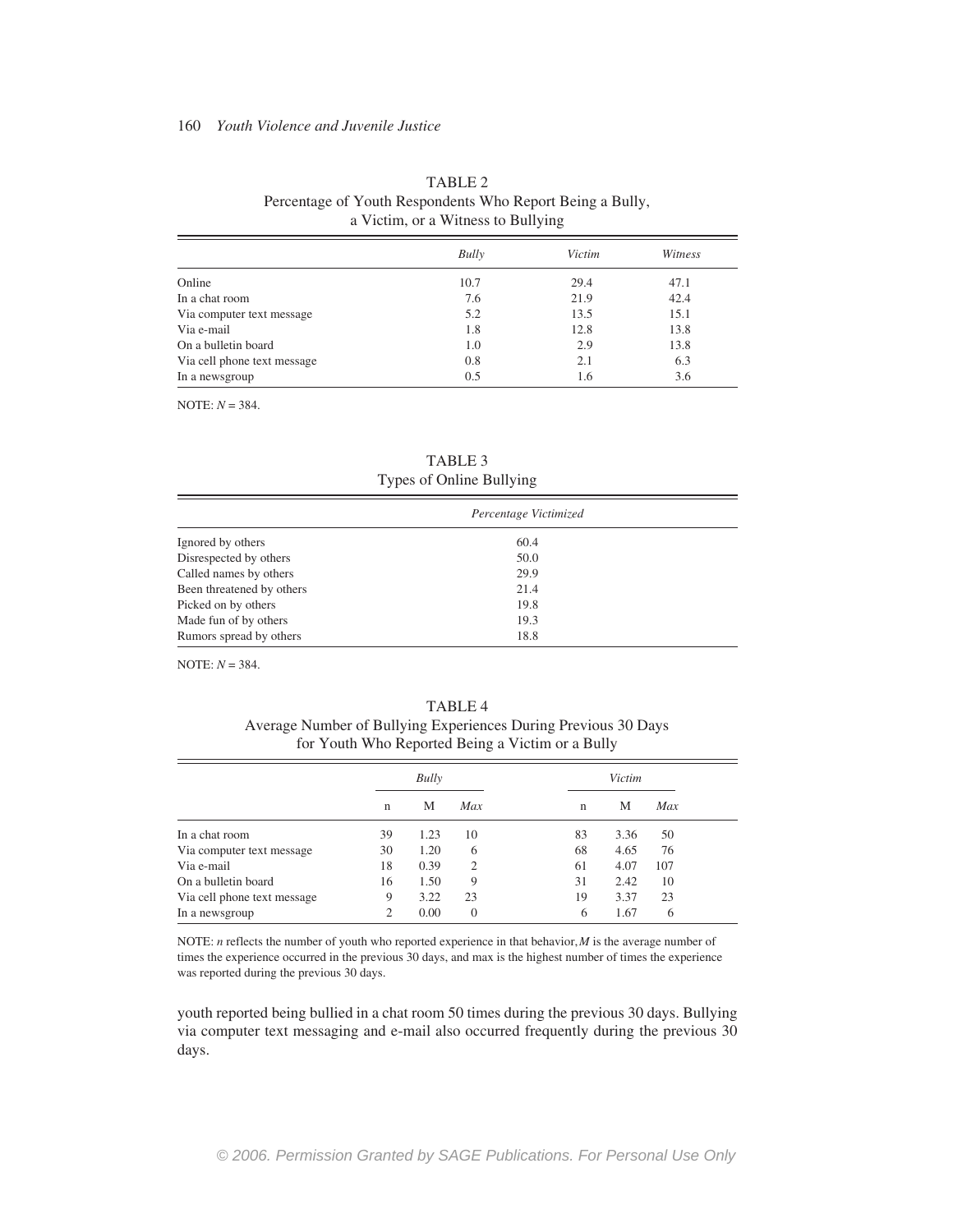|                                | Percentage Yes |  |
|--------------------------------|----------------|--|
| I felt frustrated              | 42.5           |  |
| I felt angry                   | 39.8           |  |
| I felt sad                     | 27.4           |  |
| I was not bothered             | 22.1           |  |
| It affected me at school       | 31.9           |  |
| It affected me at home         | 26.5           |  |
| It affected me with my friends | 20.4           |  |
| It did not affect me           | 43.4           |  |

TABLE 5 Effects of Online Bullying

NOTE: Responses for youth who reported being bullied online (*N* = 113).

|                             | Percentage Yes |  |
|-----------------------------|----------------|--|
| I tell the bully to stop    | 36.3           |  |
| I get away                  | 31.9           |  |
| I do nothing                | 24.8           |  |
| I stay offline              | 19.5           |  |
| I bully others              | 2.7            |  |
| I tell an online friend     | 56.6           |  |
| I tell a friend             | 25.7           |  |
| I tell nobody               | 23.0           |  |
| I tell my mom and dad       | 19.5           |  |
| I tell my brother or sister | 16.8           |  |
| I tell an adult             | 8.8            |  |

TABLE 6 Response to Online Bullying

NOTE: Responses for youth who reported being bullied online (*N* = 113).

Table 5 demonstrates the negative effects associated with online bullying on victims. For example, 42.5% of victims were frustrated, almost 40.0% felt angry, and more than 27.0% felt sad. Almost one third (31.9%) reported that it affected them at school, whereas 26.5% reported that it affected them at home. Only 22.1% were not bothered by the bullying they experienced, and less than 44.0% stated that the bullying did not affect them.

Table 6 describes the response taken by victims of online bullying. Notably, almost 20% of victims were forced to stay offline, whereas almost 32% had to remove themselves from the environment in some capacity or way. Victims also revealed a hesitation to tell authority figures about their experiences. Even though most confided in an online friend (56.6%), fewer than 9.0% of victims informed an adult.

Additional analyses were conducted to attempt to uncover correlates of online bullying. There were no statistically significant associations among age, race, or gender and who is likely to be a victim of online bullying. The lack of relationship among race or gender and victimization may be more a function of the homogeneous nature of the data than any substantive finding and must be further tested. In accordance with intuition, youth who participate in more activities online (represented by a variety score of 13 different activities) were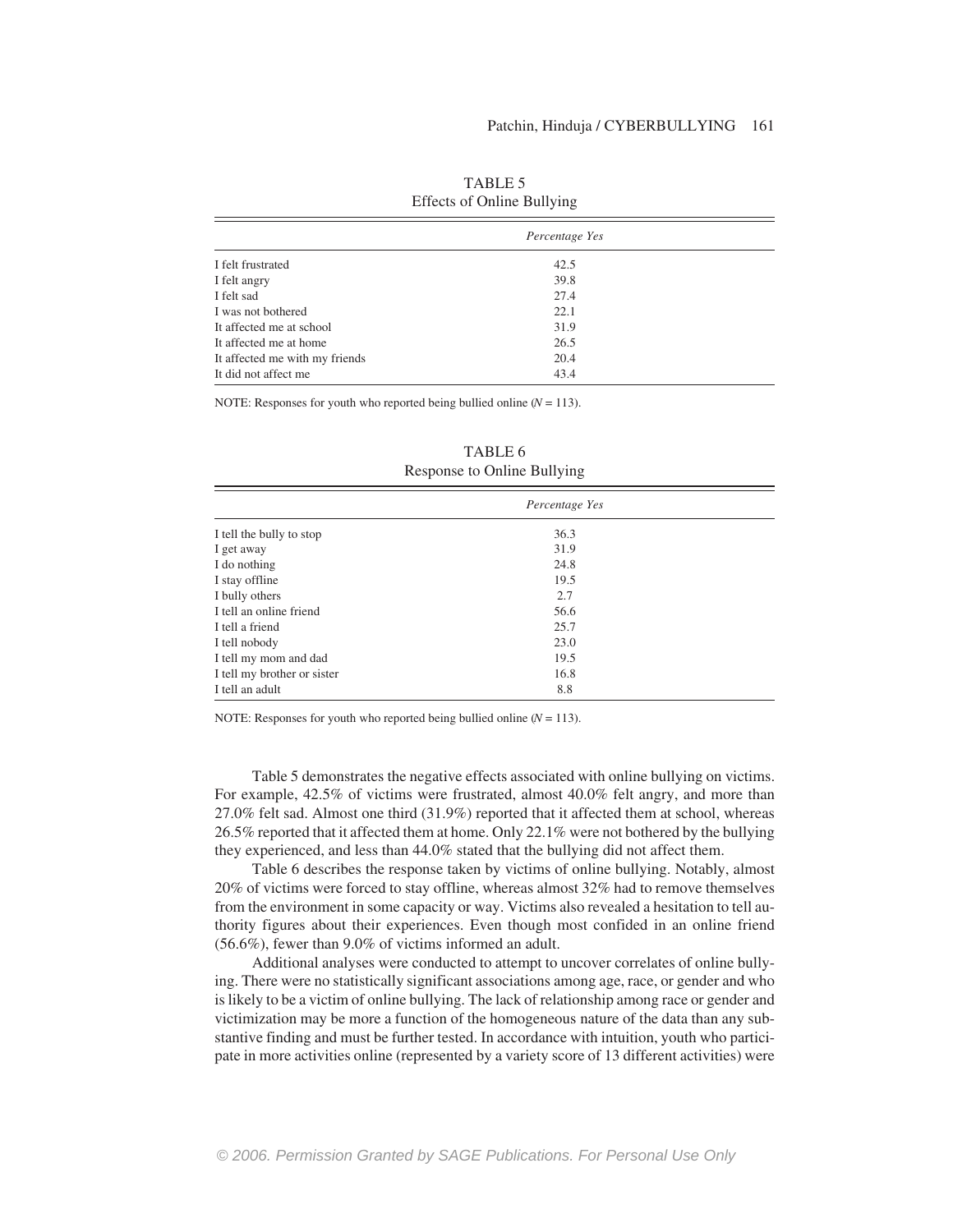more likely to experience online bullying. Also not surprising, youth who bully others were more likely to be victims of online bullying. In all, 75% of youth who have bullied others online have been victims of bullying, whereas fewer than 25% of youth bullies have never been on the other end of such malicious actions ( $\chi^2$  = 42.866; *p* < .001). Future research should seek to better understand what additional factors are associated with online bullying.

## **Discussion**

The results of this study point to a number of key issues. First, bullying is occurring online and is impacting youth in many negative ways. Almost 30% of the adolescent respondents reported that they had been victims of online bullying—operationalized as having been ignored, disrespected, called names, threatened, picked on, or made fun of or having had rumors spread by others. Admittedly, being ignored by another person may simply reflect obnoxious behavior that warranted the outcome rather than actual and willful aggression. We were not able to parcel out the stimuli of instances when people were ignored but chose to include a measure of it in the current analyses. This is because universal social acceptance is still largely desired by children and adolescents, even if as adults we understand that it is impossible to please everyone at all times. Being ignored would introduce dissonance and instability to the already tenuous relational and social equilibria sought by youths and may accordingly be considered a passive-aggressive form of bullying. Along similar lines, although some of this harassment may be characterized as trivial (e.g., being ignored by others or being disrespected), more than 20% reported being threatened by others. Anger and frustration was a commonly reported emotional response to the harassment. Finally, almost 60% of victims were affected by the online behaviors at school, at home, or with friends.

Several policy implications stem from the aforementioned findings. It is hoped that this harmful phenomena can be curtailed by proactively addressing the potentially negative uses of technology. Parents must regularly monitor the activities in which their children are engaged while online. Teachers, too, must take care to supervise students as they use computers in the classrooms. Police officers must investigate those instances of cyberbullying that are potentially injurious and hold responsible parties accountable. Unfortunately, there are no methods to discern which harassment involves simple jest and which has the potential to escalate into serious violence. Future research must analyze case studies and anecdotal stories of cyberbullying experiences to help determine when intervention by authority figures is most appropriate. Overall, parents, teachers, police officers, and other community leaders must keep up with technological advances so that they are equipped with the tools and knowledge to identify and address any problems when they arise.

#### *Limitations of the Current Study*

The most notable limitations of this study relate to its administration because data were collected exclusively online. With regard to sampling, it is unquestionable that Internet users are dissimilar from those who do not go online. However, Walther (2002, p. 209) argues that concerns related to the generalizability of data collected from the Internet to a target population assume that random samples of Internet users are sought in any study and that a sample obtained from the Internet is able to be generalized to other populations. We would have liked to obtain a random sample of all Internet users younger than 18 to as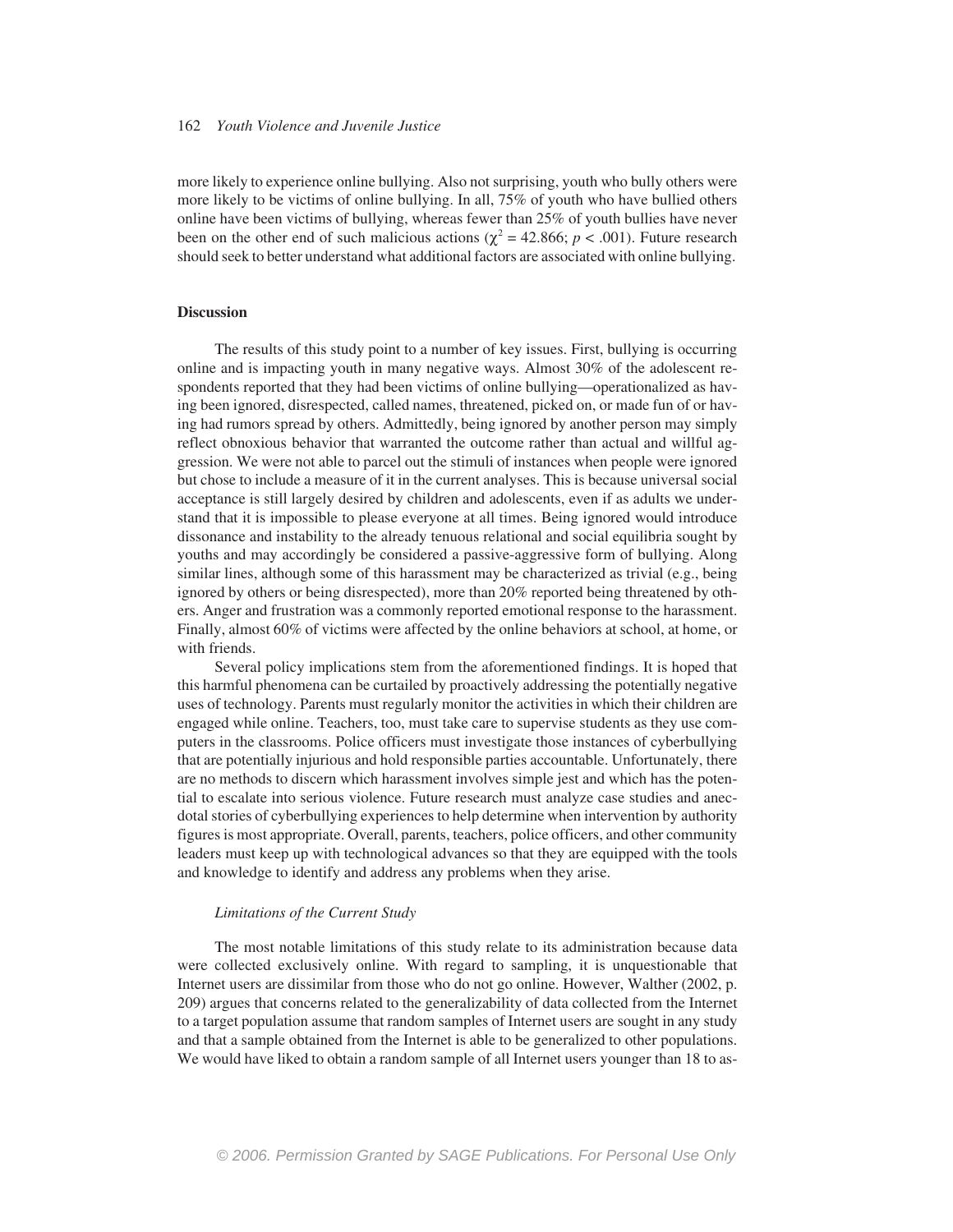certain the extent and prevalence of online bullying, but such a task is impossible as no reliable sampling frame of individuals in cyberspace exists. Thus, we carefully targeted certain Web sites presumably visited by at least some adolescents who have personal experience in the phenomenon. As it turned out, the sample was disproportionately Caucasian and female, and results therefore may be skewed toward these subgroups. As a result, any findings from the research should be very cautiously applied to the larger group of Internet-using youth.

Another issue related to online data collection concerns misrepresentation of age by participants in this research. Undoubtedly, we cannot guarantee that respondents honestly indicated their age during participation. Any qualms, though, can be overcome by considering the fallibility of traditional research methods such as phone surveys or surveys distributed in highly populated settings (e.g., large college classes) or through the mail and even individual, face-to-face administration of questionnaires. A person can lie about his or her age in any of these contexts, and it is unreasonable to assume that a person would be more likely to do so in an online research setting (Walther, 2002).

#### *Directions for Future Research*

The current study provides the framework for future empirical inquiry on electronic bullying. Indeed, the authors are currently involved in a more comprehensive study that involves both Internet-based research and traditional paper-and-pencil surveys. As with any social scientific endeavor, replication is necessary to more fully understand the phenomena under consideration. There are several questions future research in this area must address. First, data must be collected to more accurately ascertain the scope, prevalence, and nuances of cyberbullying. For example, it is important to discover whether cyberbullies are simply traditional bullies who have embraced new technologies to accomplish their intentions or if they are youth who have never participated in traditional, school-based bullying. Moreover, do personal computers enable the stereotypical victims of bullies (i.e., those who are smart, physically small, and/or socially challenged) to retaliate using means that ensure their anonymity? It would also be important to determine whether commonly accepted stimuli for traditional bullying—the need to (a) exert power and dominate, (b) compensate for victimization in another area of one's life, (c) cope with one's insecurities, and (d) attract attention and popularity—are similarly predictive in cyberspace-based instances of the deviance.

Also of interest is the extent to which electronic bullying results in harm to adolescents in their physical environments (e.g., at school or in their neighborhoods). Are threats made in cyberspace followed through on the playground? Are victims of cyberbullying the same individuals who are also victims of traditional bullying, or are they distinct groups? What about offenders? One could hypothesize that the victims of traditional bullying may turn to the Internet to exact revenge on their schoolyard aggressors. That is, the victim becomes the offender by using his or her technological knowledge to inflict harm on the original bully.

In addition, it is useful to identify whether adults also participate in electronic harassment. Although they may frequent chat rooms to a lesser degree than do children and adolescents, cellular phone use and even instant messaging programs are commonly utilized for both professional and personal purposes. Does electronic harassment occur to the same extent among adults as compared to a population of adolescents? Does it occur in a more controlled and subtle manner or with the same degree of perceivably overt cruelty? Does it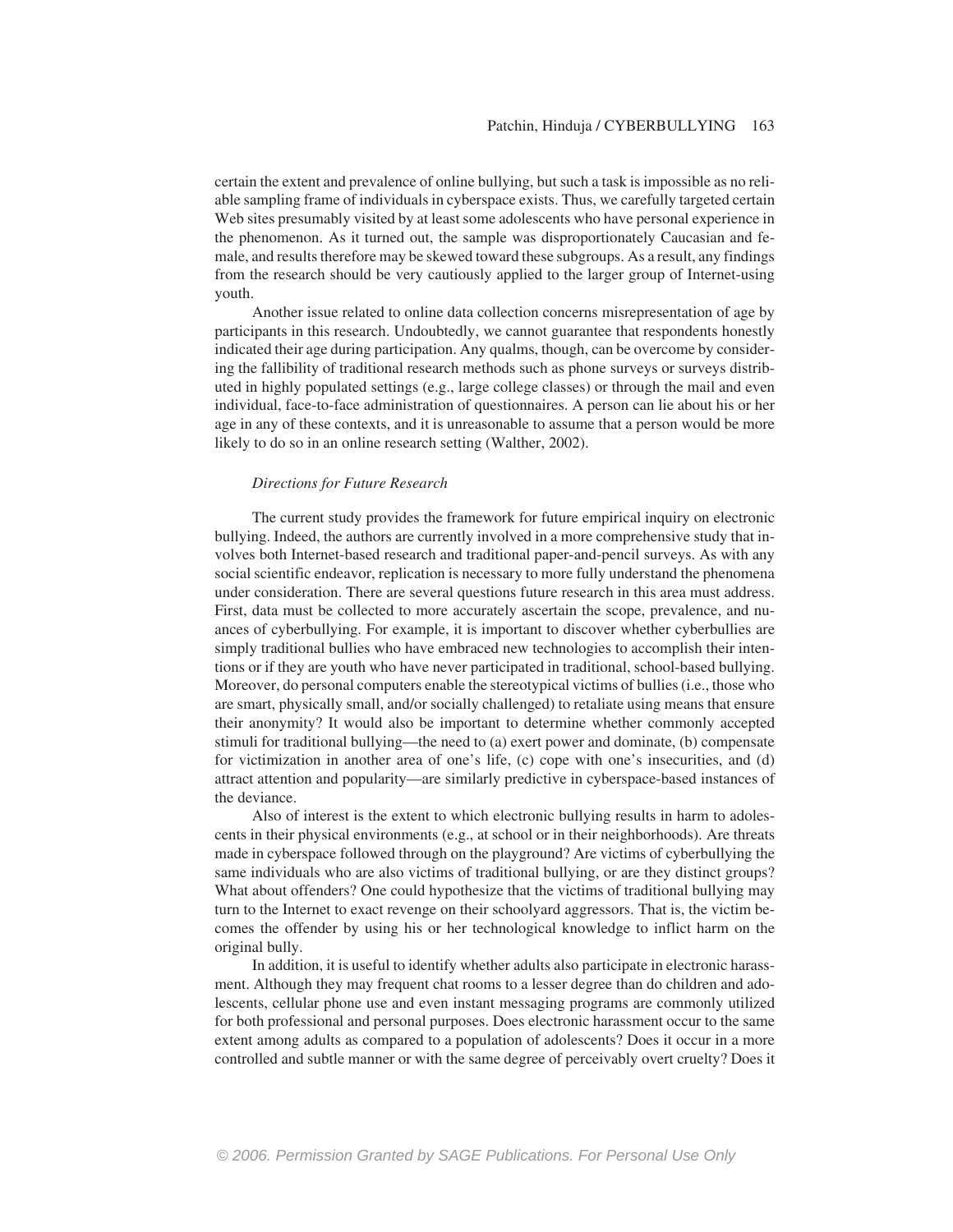occur for fundamentally similar reasons across both groups, or are there factors endemic to youth or adult life that condition and dictate bullying in an online context? These are just some of the important questions that need further examination.

Finally, future research efforts ought to more thoroughly examine the results of this preliminary investigation using more rigorous methodology that ensures a more representative sample of responses. As indicated, the intent of this research is to generate scholarly interest in this unique form of adolescent harassment and therefore should be viewed simply as a small, but we think significant, platform on which further research efforts should be built.

#### *Conclusion*

The preceding review provides a description of bullying in cyberspace for the purposes of introducing it as a topic meriting academic inquiry and underscoring its often inescapable pernicious nature. Indeed, 74% of the youth in this study reported that bullying occurs online, and almost 30% of the youth reported being victimized by others while online. Some may dismiss electronic bullying as normative behavior that does not physically harm anyone. To be sure, some have this perception regarding traditional bullying, dismissing it as a rite of passage or an inevitable and even instructive element of growing up. Because of the familiarity and memorability of bullying as almost unavoidable in both the schoolyard and neighborhood milieu during one's formative years, perhaps the reader may share those sentiments.

Because no consensus exists when considering whether cyberbullying merits increased attention because of society's continued progression into a wired world, perhaps it should just be considered another contemporary cultural challenge that kids often face when transitioning into adulthood. Conceivably there is no need to panic when introduced to the concept that online bullying does and will continue to take place as children seek to carve out an identity for themselves and cope with various pressures associated with their development. Alternatively, perhaps there is a need for alarm as both those who bully and those who are bullied might yield readily to other criminogenic influences and proceed down a path of deviance online, offline, or both. Regardless, cyberbullying is very real, and it is hoped that this work has highlighted its relevance for the purposes of inspiring additional interest in its etiology and consequences.

# **NOTES**

1. The interested reader is encouraged to see Blair (2003) or ÓhAnluain (2002) for more examples.

2. It should be mentioned that research has not identified a link between low self-esteem and the offenders of traditional bullying (Hoover & Hazler, 1991; Rigby & Slee, 1993).

3. To be sure, females are also bullied to a substantive degree and must not be excluded from any analyses of the phenomenon.

4. Cyberbullying repercussions have permanence because e-mails can be saved, instant messages and chat conversations can be logged, and Web pages can be archived for an offender, victim, or third party to read over in the future and thereby relive the experience.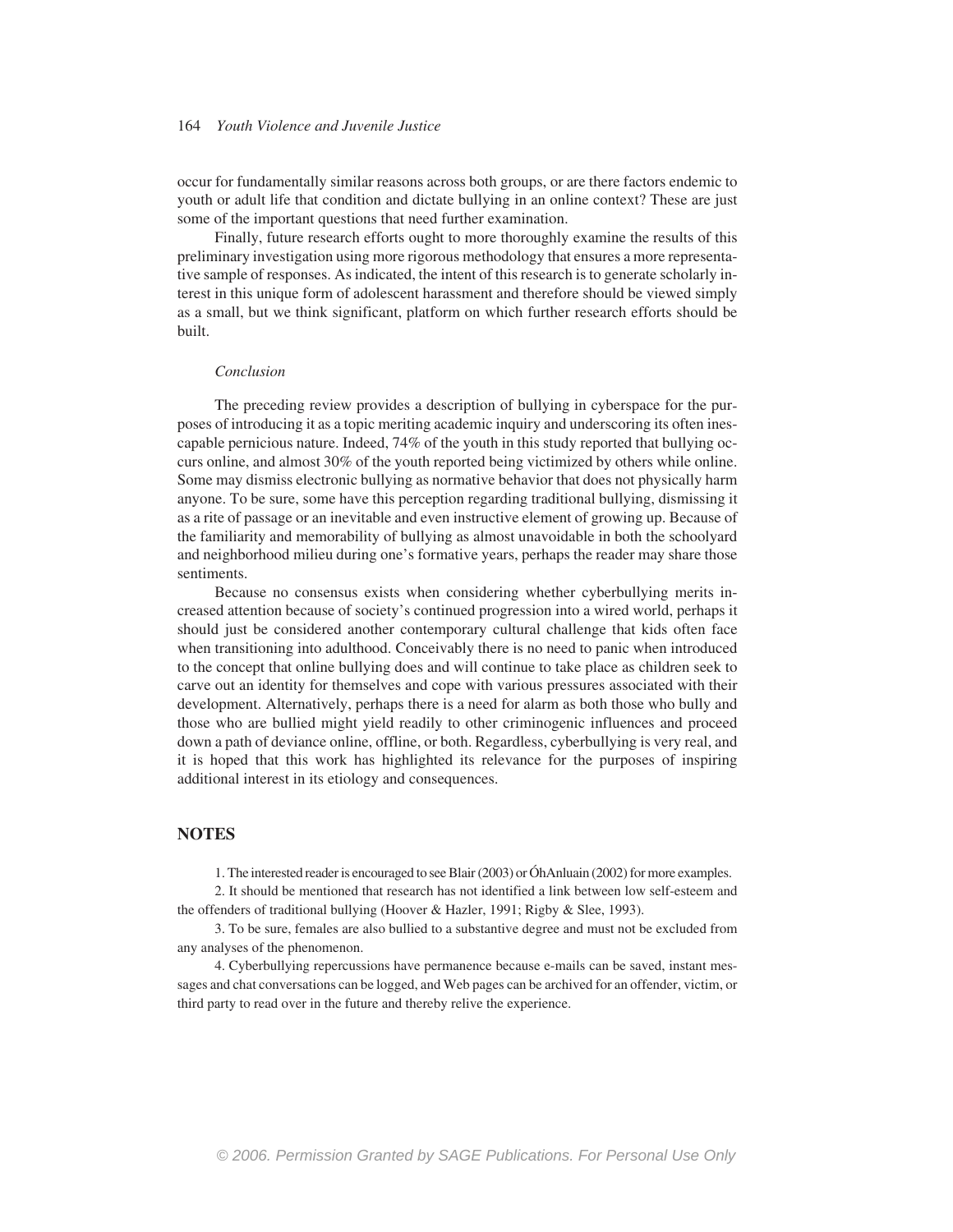# **REFERENCES**

- America Online. (2002). *AOL facts—2002*. Retrieved September 2, 2003, from http://www .corp.aol.com/whoweare/Factbook\_F.pdf
- America Online. (2003). *Who we are: Fast facts*. Retrieved September 2, 2003, from http://www .corp.aol.com/whoweare/fastfacts.html
- BBC News. (2001). *Girl tormented by phone bullies*. Retrieved January 16, 2001, from http:// news.bbc.co.uk/1/hi/education/1120597.stm

Benfer, A. (2001). *Cyber slammed*. Retrieved July 7, 2001, from http://www.dir.salon.com/mwt/feature/2001/07/03/cyber\_bullies/index.html

Berson, I. R., Berson, M. J., & Ferron, J. M. (2002). Emerging risks of violence in the digital age: Lessons for educators from an online study of adolescent girls in the United States. *Journal of School Violence*, *1*(2), 51-71.

Björkqvist, K., Ekman, K., & Lagerspetz, K. (1982). Bullies and victims: Their ego picture, ideal ego picture, and normative ego picture. *Scandinavian Journal of Psychology*, *23*, 307-313.

Blair, J. (2003). New breed of bullies torment their peers on the Internet. *Education Week*. Retrieved February 5, 2003, from http://www.edweek.org/ew/ewstory.cfm?slug=21cyberbully.h22

Borg, M. G. (1998). The emotional reaction of school bullies and their victims. *Educational Psychology*, *18*, 433-444.

Brown, M. (1965). Use of a postcard query in mail surveys. *Public Opinion Quarterly*, *29*, 635-637.

Bruvold, N. T., & Comer, J. M. (1988). A model for estimating the response rate to a mailed survey. *Journal of Business Research*, *16*(2), 101-116.

- CD. (2003). *Thumbs down on mobile messaging*. Retrieved July 22, 2003, from http:// www1.chinadaily.com.cn/en/doc/2003-07/22/content\_247257.htm
- Cho, H., & LaRose, R. (1999). Privacy issues in Internet surveys. *Social Science Computer Review*, *14*, 421-434.
- Coie, J. D., & Dodge, K. A. (1988). Multiple sources of data on social behavior and social status in the school: A cross-age comparison. *Child Development*, *59*, 815-829.
- Cooley, C. H. (1902). *Human nature and the social order*. New York: Scribner.
- Couper, M. P. (2000). Web-based surveys: A review of issues and approaches. *Public Opinion Quarterly*, *64*, 464-494.
- Crawford, S., Couper, M. P., & Lamias, M. (2001). Web surveys: Perceptions of burden. *Social Science Computer Review*, *19*, 146-162.
- Devoe, J. F., Ruddy, S. A., Miller, A. K., Planty, M., Peter, K., Kaufman, P., et al. (2002). *Indicators of school crime and safety*. Washington, DC: U.S. Department of Education, National Center for Education Statistics, U.S. Department of Justice, Bureau of Justice Statistics.
- Eicherner, K., & Habermehl, W. (1981). Predicting the response rates to mailed questionnaires (comment on Herberlien & Baumgartner). *American Sociological Review*, *46*, 1-3.
- Farrington, D. (1980). Truancy, delinquency, the home, and the school. In L. Hersov & I. Berg (Eds.), *Out of school: Modern perspectives in truancy and school refusal* (pp. 49-63). New York: John Wiley.
- Fattah, H. (2003). *America untethered*. Retrieved September 1, 2003, from http://www.upoc.com/ corp/news/UpocAmDem.pdf
- Finn, J. (2004). A survey of online harassment at a university campus. *Journal of Interpersonal Violence*, *19*, 468-483.
- French, D. C., & Waas, G. A. (1987). Social-cognitive and behavioral characteristics of peer-rejected boys. *Professional School Psychology*, *2*(2), 103-112.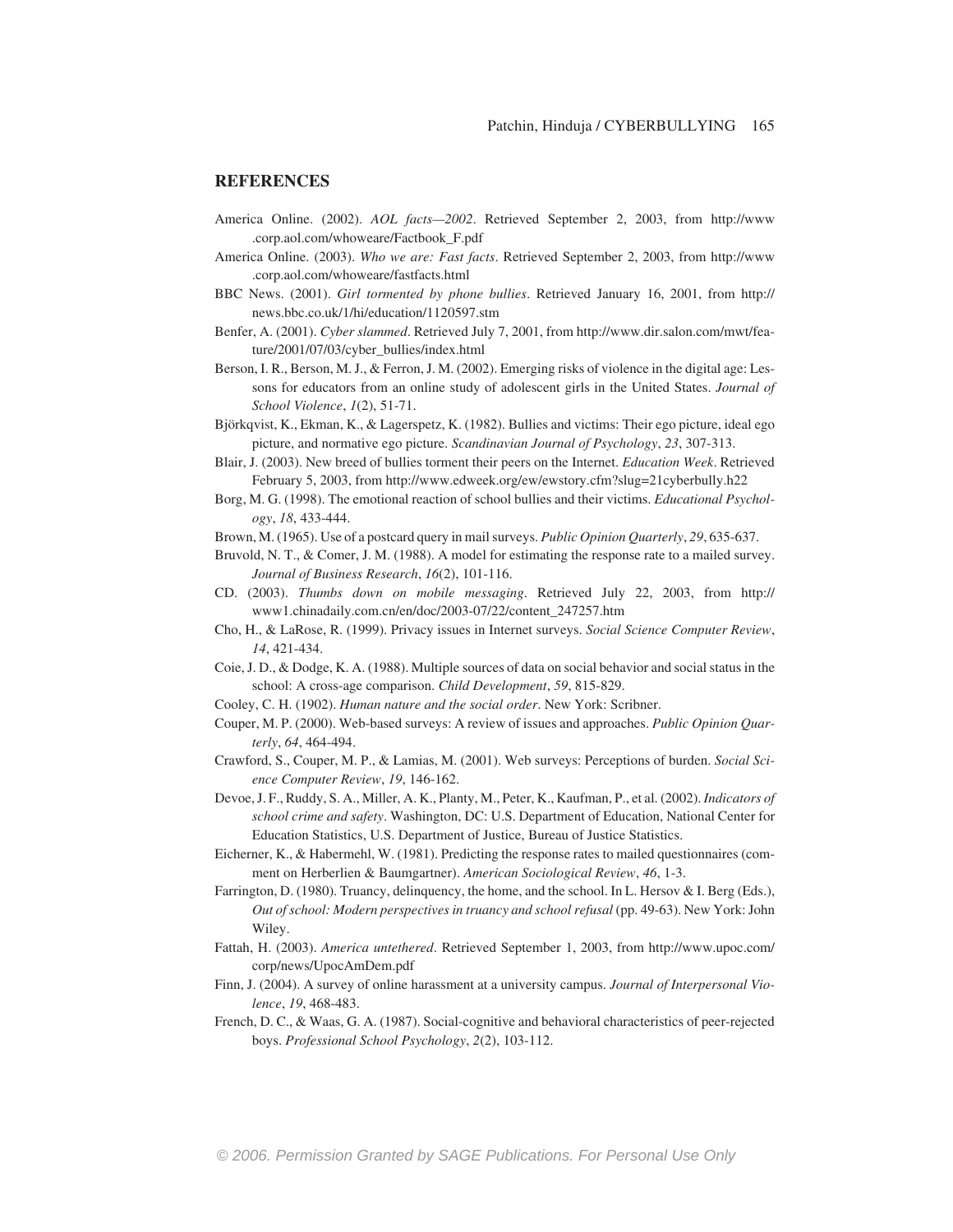- Frick, A., Bachtiger, M. T., & Reips, U.-D. (2001). Financial incentives, personal information, and drop out in online studies. In U.-D. Reips & M. Bosnjak (Eds.), *Dimensions of Internet science* (pp. 209-219). Lengerich, Germany: Pabst Science.
- Galinsky, E., & Salmond, K. (2002). *Youth and violence: Students speak out for a more civil society*. New York: Families and Work Institute.
- Garry, E. M. (1996). *Truancy: First step to a lifetime of problems*. Washington, DC: U.S. Department of Justice, Office of Juvenile Justice and Delinquency Prevention.
- Gavin, T. (1997). *Truancy: Not just kids' stuff anymore*. Washington, DC: Federal Bureau of Investigation.
- Gelhausen, A. (2005). *Summary of IRC networks*. Retrieved May 7, 2005, from http://irc.netsplit.de/ networks/
- GSMBox. (2002). *Ten years of SMS messages*. Retrieved August 10, 2003, from http:// uk.gsmbox.com/news/mobile\_news/all/94480.gsmbox
- Hafner, K. (2001). *The well: A story of love*, *death & real life in the seminal online community*. New York: Carrol and Graf.
- Hawker, D. S. J., & Boulton, M. J. (2000). Twenty years' research on peer victimization and psychological maladjustment: A meta-analysis review of cross-sectional studies. *Journal of Child Psychology and Psychiatry*, *41*, 441-445.
- Hoover, J., & Hazler, R. (1991). Bullies and victims. *Elementary School Guidance and Counseling*, *25*, 212-219.
- Hull, J. G. (1981). A self-awareness model of the causes and effects of alcohol consumption. *Journal of Abnormal Psychology*, *90*, 586-600.
- Hymel, S., Rubin, K. H., Rowden, L., & LeMare, L. (1990). Children's peer relationships longitudinal prediction of internalizing and externalizing problems from middle to late childhood. *Child Development*, *61*, 2004-2021.
- Jerome, L., & Segal, A. (2003). Bullying by Internet—Editorial. *Journal of the American Academy of Child and Adolescent Psychiatry*, *42*, 751.
- Jobber, D., & Saunders, J. (1993). A note on the applicability of the Brurold-Comer model of mail survey response rates to commercial populations. *Journal of Business Research*, *26*, 223-236.
- Kaltiala-Heino, R., Rimpelä, M., Marttunen, M., Rimpelä, A., & Rantanen, P. (1999). Bullying, depression, and suicidal ideation in Finnish adolescents: school survey. *British Medical Journal*, *319*(7206), 348-351.
- Katz, A. R. (2002). *Text messaging moves from cell to home*. Retrieved August 15, 2003, from http:// www.iht.com/articles/51152.html
- King, S. (1996). Researching Internet communities: Proposed ethical guidelines for the reporting of results. *The Information Society*, *12*, 119-128.
- Krosnick, J. A. (1999). Survey research. *Annual Review of Psychology*, *50*(1), 537-567.
- Lagerspetz, K. M. J., Björkqvist, K., Berts, M., & King, E. (1982). Group aggression among schoolchildren in three schools. *Scandinavian Journal of Psychology*, *23*, 45-52.
- Leary, M. R., & Downs, D. L. (1995). Interpersonal functions of the self-esteem motive: The selfesteem system as a sociometer. In M. H. Kernis (Ed.), *Efficacy*, *agency*, *and self-esteem* (pp. 123-144). New York: Plenum.
- Leary, M. R., Haupt, A. L., Strausser, K. S., & Chokel, J. T. (1998). Calibrating the sociometer: The relationship between interpersonal appraisals and state self-esteem. *Journal of Personality and Social Psychology*, *74*, 1290-1299..
- Leary, M. R., Schreindorfer, L. S., & Haupt, A. L. (1995). The role of self-esteem in emotional and behavioral problems: Why is low self-esteem dysfunctional? *Journal of Social and Clinical Psychology*, *14*, 297-314.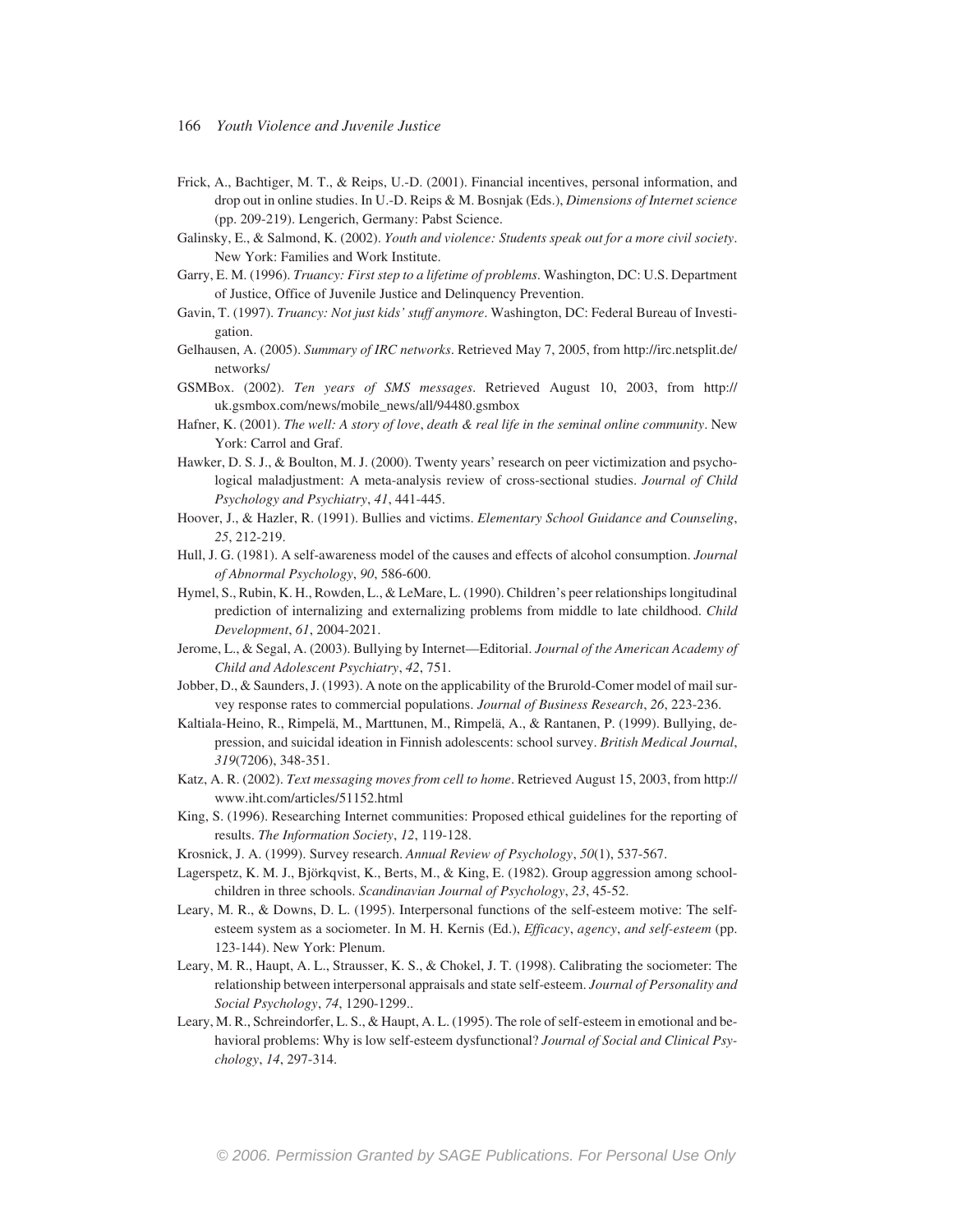- Leary, M. R., Tambor, E. S., Terdal, S. J., & Downs, D. L. (1995). Self-esteem as an interpersonal monitor. The sociometer hypothesis. *Journal of Personality and Social Psychology*, *68*, 518- 530.
- Leff, S. (1999). Bullied children are picked on for their vulnerability. *British Medical Journal*, *318*(7190), 1076.
- Manning, M., Heron, J., & Marshal, T. (1978). Style of hostility and social interactions at nursery school, and at home: An extended study of children. In A. Lionel, M. B. Hersov, & D. Shaffer (Eds.), *Aggression and antisocial behavior in childhood and adolescence* (pp. 29-58). Oxford, UK: Pergamon.
- Mason, W., Dressel, R., & Bain, R. (1961). An experimental study of factors affecting response to a mail survey of beginning teachers. *Public Opinion Quarterly*, *25*, 296-299.
- McCoy, S., & Marks, P. V., Jr. (2001, August). *Using electronic surveys to collect data: Experiences from the field*. Paper presented at the AMCIS Annual Conference, Boston.
- Meadows, B., Bergal, J., Helling, S., Odell, J., Piligian, E., Howard, C., et al. (2005, March 21). The Web: The bully's new playground. *People*, pp. 152-155.
- Nansel, T. R., Overpeck, M., Pilla, R. S., Ruan, W. J., Simons-Morton, B., & Scheidt, P. (2001). Bullying behaviors among US youth: Prevalence and association with psychosocial adjustment. *Journal of the American Medical Association*, *285*, 2094-2100.
- National Children's Home. (2002). *1 in 4 children are the victims of "on-line bullying" says children's charity*. Retrieved September 1, 2003, from http://www.nch.org.uk/news/ news5.asp?auto=195
- National Telecommunications and Information Administration. (2002). *A nation online: How Americans are expanding their use of the Internet*. Retrieved June 13, 2004, from http:// www.ntia.doc.gov/ntiahome/dn/anationonline2.pdf
- Neary, A., & Joseph, S. (1994). Peer victimization and its relationship to self concept and depression among schoolgirls. *Personality and Individual Differences*, *16*(1), 183-186.
- NetRatings, N. (2002). *IM programs draw US kids and teens online*. Retrieved July 30, 2003, from http://www.nua.com/surveys/index.cgi?f=VS&art\_id=905358261&rel=true
- Network, M. A. (2001). *Canada's children in a wired world: The parents' view—Final report*. Retrieved July 30, 2003, from http://www.media-awareness.ca/english/resources/special\_initiatives/survey\_resources/parents\_survey/loader.cfm?url=/commonspot/security/getfile.cfm& PageID=31576
- ÓhAnluain, D. (2002). *When text messaging turns ugly*. Retrieved September 4, 2002, from http:// www.wired.com/news/school/0,1383,54771,00.html
- O'Leary, N. (2003). *Cell phone marketers tap teens as the next frontier*. Retrieved February 17, 2003, from http://www.adweek.com/aw/magazine/-article\_display.jsp?vnu\_content\_id=1818786
- Olweus, D. (1978). *Aggression in the schools. Bullies and whipping boys*. Washington, DC: Hemisphere Press.
- Olweus, D. (1993). *Bullying at school*. Oxford, UK: Blackwell.
- Olweus, D. (Ed.). (1994). *Bullying at school: Long-term outcomes for victims and an effective schoolbased intervention program*. New York: Plenum.
- Olweus, D. (1999). Norway. In P. K. Smith, Y. Morita, J. Junger-Tas, D. Olweus, R. Catalano, & P. Slee (Eds.), *Nature of school bullying: A cross-national perspective* (pp. 28-48). London: Routledge.
- Olweus, D., Limber, S., & Mihalic, S. (1999). *Bullying prevention program*. Boulder, CO: Center for the Study and Prevention of Violence.
- Patchin, J. (2002). Bullied youths lash out: Strain as an explanation of extreme school violence. *Caribbean Journal of Criminology and Social Psychology*, *7*(1-2), 22-43.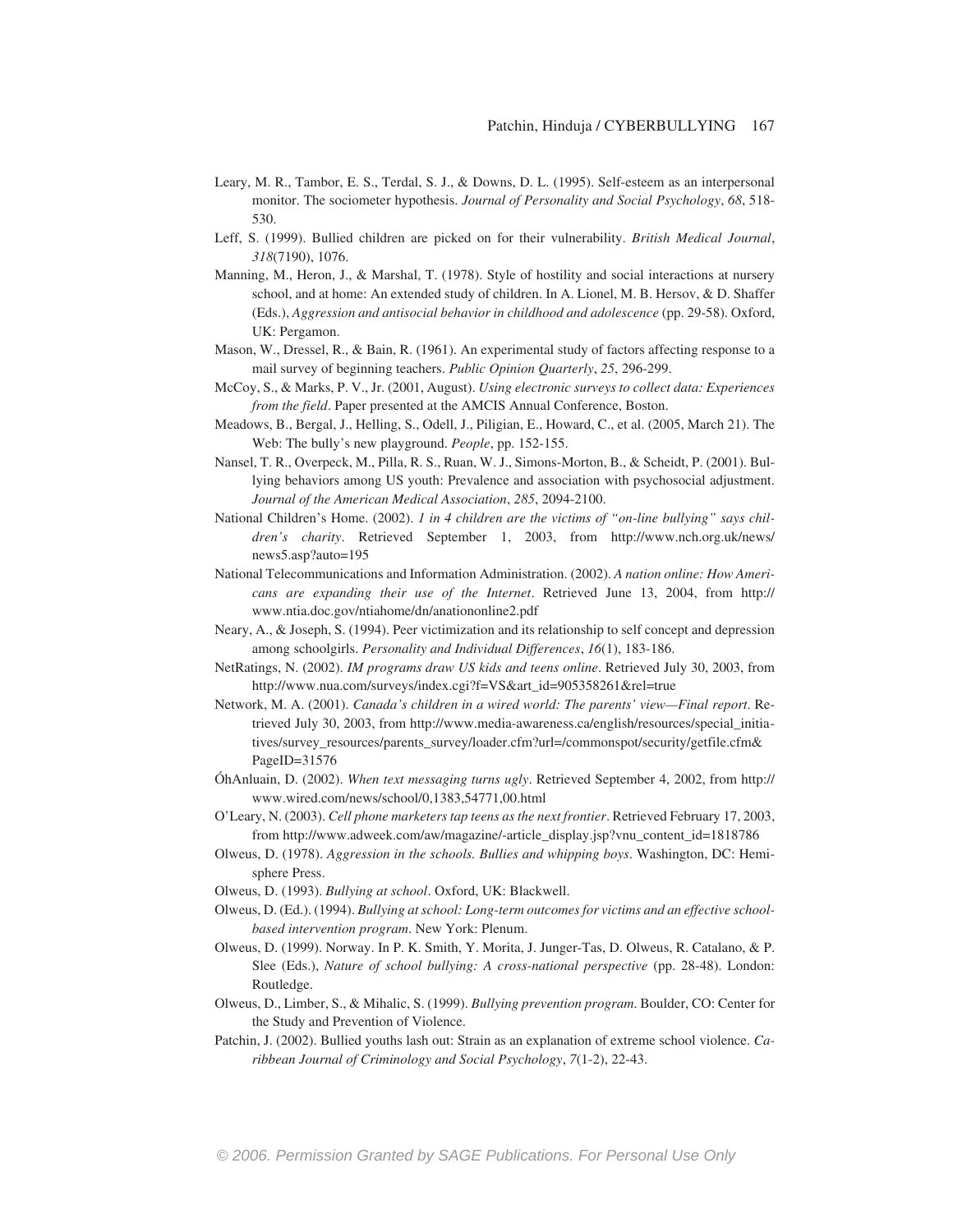- Paulson, M. J., Coombs, R. H., & Landsverk, J. (1990). Youth who physically assault their parents. *Journal of Family Violence*, *5*(2), 121-133.
- Pew Internet and American Life Project. (2001). *Teenage life online: The rise of the instant-message generation and the Internet's impact on friendships and family relationships*. Retrieved July 13, 2004, from http://www.pewinternet.org/pdfs/PIP\_Teens\_Report.pdf
- Preece, J., Rogers, Y., & Sharp, S. (2002). *Interaction design: Beyond human-computer interaction*. New York: John Wiley.
- Quellet, R., & Joshi, P. (1986). Loneliness in relation to depression and self-esteem. *Psychological Reports*, *58*, 821-822.
- Richardson, T. (2003). *Bullying by text message*. Retrieved February 20, 2003, from http:// www.theadvertiser.news.com.au/common/story\_page/0,5936,6012025%5E2682,00.html
- Rigby, K., & Slee, P. T. (1993). Dimensions of interpersonal relating among Australian school children and their implications for psychological well-being. *The Journal of Social Psychology*, *133*(1), 33-42.
- Rigby, K., & Slee, P. T. (1999). Australia. In P. Smith, Y. Morita, J. Junger-Tas, D. Olweus, R. Catalano, & P. Slee (Eds.), *The nature of school bullying: A cross-national perspective* (pp. 324-339). London: Routledge.
- Roland, E. (1980). *Terror i skolen* [Terrorism in school]. Stavanger, Norway: Rogaland Research Institute.
- Roland, E. (1989). Bullying: The Scandinavian research tradition. In D. P. Tattum & D. A. Lane (Eds.), *Bullying in schools* (pp. 21-32). Stroke-on-Trent, UK: Trentham.
- Schwarz, N. (1999). Self-reports: How the questions shape the answers. *American Psychologist*, *54*(2), 93-105.
- Sheehan, K. B. (2001). E-mail survey response rates: A review. *Journal of Computer Mediated Communication*, *6*(2). Retrieved January 18, 2006, from http://jcmc.indiana.edu/vol6/issue2/ sheehan.html
- Slee, P. T., & Rigby, K. (1993). The relationship of Eysenck's personality factors and self-esteem to bully/victim behaviour in Australian school boys. *Personality and Individual Differences*, *14*, 371-373.
- Smart, R., & Walsh, G. (1993). Predictors of depression in street youth. *Adolescence*, *28*, 41-53.
- Smith, C. B. (1997). Casting the net: Surveying an Internet population. *Journal of Computer Mediated Communication*, *3*(1). Retrieved January 18, 2006, from http://jcmc.indiana.edu/vol3/issue1/ smith.html
- Stephenson, P., & Smith, D. (1989). Bullying in junior school. In D. P. Tattum & D. A. Lane (Ed.), *Bullying in schools* (pp. 45-58). Stroke-on-Trent, UK: Trentham.
- Stewart, M. A. (1985). Aggressive conduct disorder: A brief review. 6th Biennial Meeting of the International Society for Research on Aggression (1984, Turku, Finland). *Aggressive Behavior*, *11*, 323-331.
- Striegel-Moore, R. H., Dohm, F.-A., Pike, K. M., Wilfley, D. E., & Fairburn, C. G. (2002). Abuse, bullying, and discrimination as risk factors for binge eating disorder. *The American Journal of Psychiatry*, *159*, 1902-1907.
- Tarde, G. (Ed.). (1903). *Gabriel Tarde's laws of imitation*. New York: Henry Holt.
- Tattum, D. P. (1989). Violence and aggression in schools. In D. P. Tattum & D. A. Lane (Eds.), *Bullying in schools* (pp 7-19). Stroke-on-Trent, UK: Trentham.
- Turkle, S. (1995). *Life on the screen: Identity in the age of the Internet*. New York: Simon & Schuster.
- Twenge, J. M., & Campbell, W. K. (2001). Age and birth cohort differences in self-esteem: A crosstemporal meta-analysis. *Personality and Social Psychology Review*, *5*, 321-344.